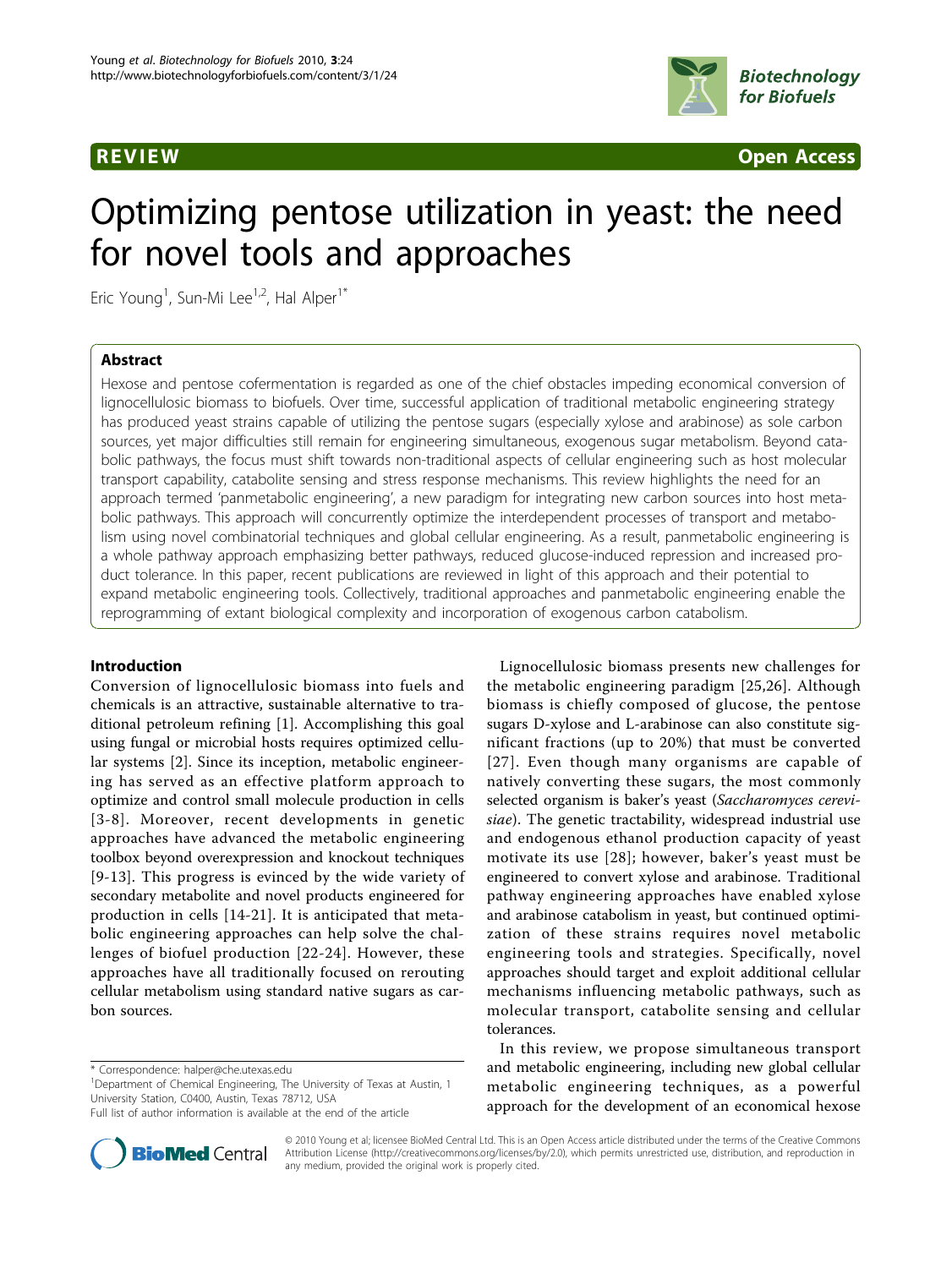and pentose cofermenting yeast. As this review will illustrate, molecular transport and metabolic pathway engineering have conventionally been studied in isolation despite their intricate interdependence. To efficiently arrive at an optimized strain, metabolic engineering tools must be expanded to modify multiple interdependent steps, an approach we term 'panmetabolic engineering'. Metabolic engineering tools must also expand to incorporate recent breakthroughs in modifying catabolite sensing and in increasing cellular tolerances to significantly affect biofuel-producing organisms. Once developed, these tools will enable the addition of other substrates to the yeast carbon source portfolio. Therefore, the scope of this review is to discuss recent literature concerning pentose transport and metabolism in yeast, and to suggest a path forward for engineering nonnative carbon source metabolism in organisms.

# Engineering exogenous pentose sugar utilization in yeast Pathway assembly by heterologous gene expression

Baker's yeast is an ideal industrial fermentation host; however, it possesses little to no xylose or arabinose metabolic capability. Interestingly, the S. cerevisiae genome is encoded with a putative xylose metabolic pathway, although the expression level of these genes are often too low to permit growth on xylose as the sole carbon source [[29-31](#page-9-0)]. Recent work suggests that some strains of Saccharomyces may possess a latent oxidoreductase pathway with an active xylitol dehydrogenase [[32\]](#page-9-0). However, this pathway was shown to be repressed by other putative xylitol dehydrogenases, illustrating unique and potentially trans-acting control mechanisms. Even so, yeast lack effective xylose and arabinose utilization pathways, and therefore require heterologous complementation or significant genetic modification.

The advent of recombinant DNA technology enabled the transfer of genes from native pentose catabolizing organisms into baker's yeast, thus facilitating novel pentose catabolism [\[33](#page-9-0)-[36\]](#page-9-0). Two types of pentose pathways have been constructed in yeast: the oxidoreductase pathway and the isomerase pathway (Figure [1\)](#page-2-0). Both xylose and arabinose can be metabolized through each of these pathways, although arabinose assimilation involves additional steps in both cases [\[37\]](#page-9-0). All four possible pathway variants have been previously constructed [[37](#page-9-0)-[40](#page-9-0)], and all feed into native yeast metabolism via D-xylulose or D-xylulose-5-phosphate (P). Once converted to xylulose 5-P, these sugars are further metabolized through the native pentose phosphate pathway (PPP). The following sections give a brief review of these pathways. Combined with molecular transporter engineering, they form the foundation of the panmetabolic engineering described in more detail later.

# Oxidoreductase pathways

The pentose oxidoreductase pathways are conserved between certain species of native fungi, and employ common enzymes and redox cofactors to catalyze substrate conversion. The xylose oxidoreductase pathway was the first heterologous pentose pathway constructed in baker's yeast [[38\]](#page-9-0). In this pathway, depicted in Figure [1,](#page-2-0) xylose is reduced to xylitol by an aldose reductase (AR), then xylitol is oxidized to xylulose by xylitol dehydrogenase (XDH). The AR most commonly used is encoded by Pichia stipitis XYL1 (xylose reductase, XR) which prefers the cofactor NADPH over NADH. The XDH is encoded by P. stipitis  $XYL2$ , which is  $NAD^+$ dependent [[41\]](#page-9-0).

The L-arabinose oxidoreductase pathway was also the first variant constructed in baker's yeast for arabinose conversion [[42](#page-9-0)]. Figure [1](#page-2-0) illustrates that the two enzymes from the xylose oxidoreductase pathway AR and XDH serve as catalysts of the first and last reactions, respectively. The remaining two steps have recently been constructed using two genes from the fungus Trichoderma reesei (Hypocrea jecorina). The first gene, lad1, encodes an arabitol 4-dehydrogenase (ADH) which reduces arabitol to L-xylulose using NADPH as a cofactor [[43](#page-9-0)]. The second is an L-xylulose reductase  $(XR)$  encoded by  $lxr1$ , which reduces L-xylulose to Dxylulose using  $NAD^+$  as a cofactor [[42\]](#page-9-0).

The D-xylulose from both the xylose and arabinose variants is then utilized by native metabolic steps, culminating in the production of biomass, carbon dioxide and ethanol.

It is important to recognize the cofactor imbalances of the arabinose and xylose oxidoreductase pathways. This imbalance is thought to limit theoretical and actual pentose conversion by yeast [[25,44](#page-9-0)]. Whereas the enzymes discussed above alone are sufficient to enable xylose or arabinose metabolism in yeast, the xylulokinase gene from P. stipitis (XYL3) is often complemented to create a complete heterologous pathway and further reduce xylitol production [\[28,45,46\]](#page-9-0).

# Isomerase pathways

In contrast to the pentose oxidoreductase pathway, the isomerase pathway variants require no cofactors. The pathway is native to bacterial species and to rare yeasts. The heterologous xylose isomerase pathway minimally consists of one enzyme, xylose isomerase (XI), which directly converts xylose to xylulose (Figure [1](#page-2-0)). Because most XIs are native to bacteria, difficulties for heterologous expression in yeast exist [\[47\]](#page-9-0), yet recent work has demonstrated functional bacterial XI pathways [[39,48](#page-9-0)]. In addition, bioprospecting has yielded functional heterologous XIs isolated from rare fungi [\[49,50\]](#page-9-0). As with the oxidoreductase pathway, the complementation of a xylulokinase can further improve yields and assimilation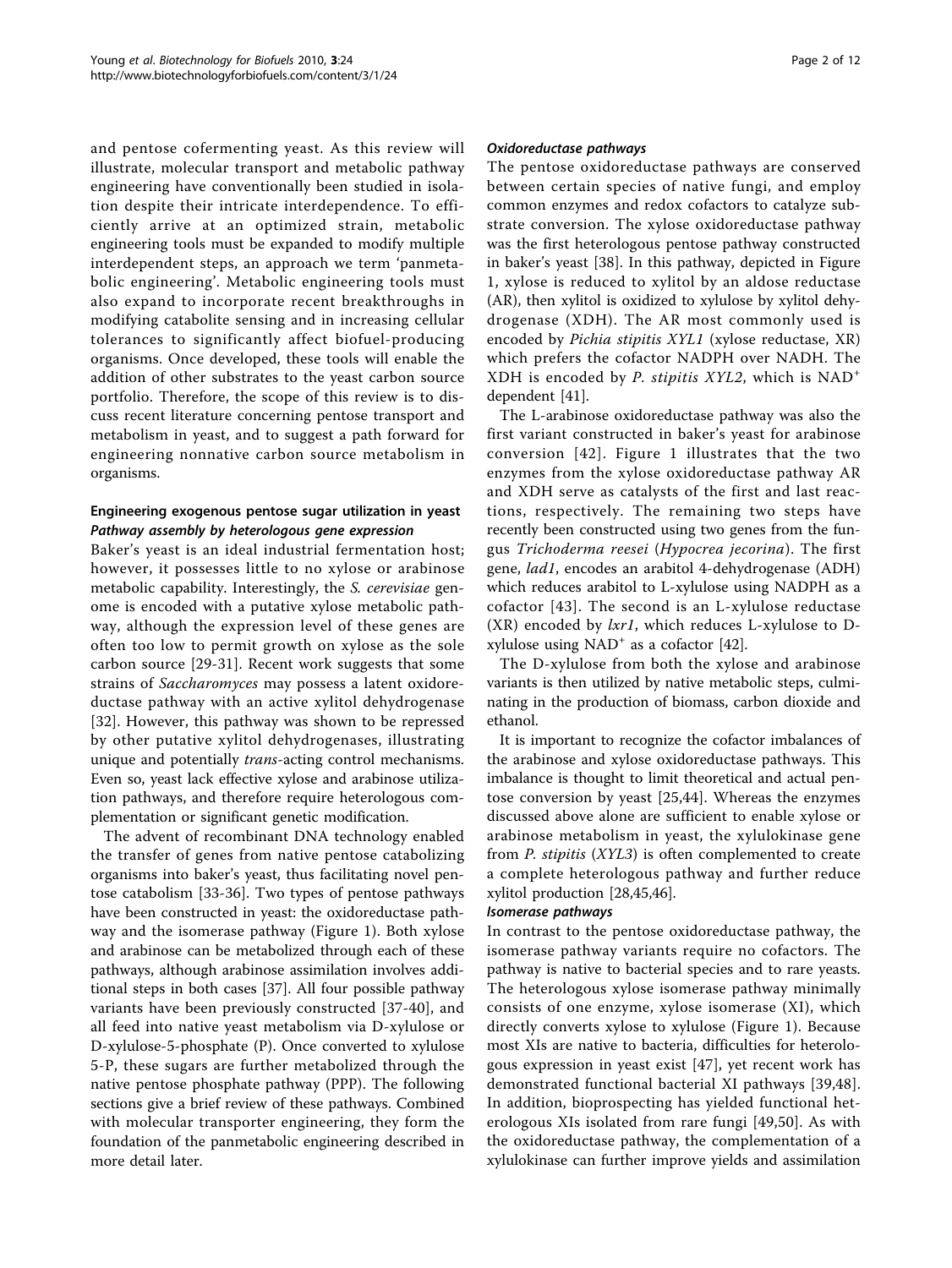<span id="page-2-0"></span>

rates. This pathway has improved ethanol conversion yields over the oxidoreductase pathway; however, strains have lower growth rates and sugar uptake rates, as discussed later. Nevertheless, this pathway is attractive because of its lack of cofactor imbalance.

Whereas the xylose isomerase pathway involves one step, the arabinose isomerase pathway consists of three. First, an arabinose isomerase encoded by *araA* converts arabinose to ribulose. Second, a ribulokinase encoded by araB phosphorylates ribulose to ribulose 5-P. Third, ribulose-5-P-4-epimerase, encoded by araD, catalyzes the final epimerization of ribulose 5-P to D-xylulose-5- P, an intermediate in the PPP. Two variations of this pathway have been constructed in yeast using distinct sets of heterologous genes. The first set uses Bacillus subtilis araA along with Escherichia coli araB and araD [[40\]](#page-9-0). The second relies on the expression of Lactobacil-lus plantarum araA, araB and araD [[51](#page-9-0)]. However, unlike the other pathways described above, evolutionary engineering was needed in both cases to isolate a yeast strain with an active arabinose isomerase pathway. Thus, only after mutations is a functional arabinose isomerase pathway in yeast possible.

# Optimization of limiting steps

The work described above establishes viable pentose utilization pathways in baker's yeast, enabling xylose and arabinose to be used as a sole carbon source. However, reported growth rates remain suboptimal for economical production of biofuels from lignocellulosic biomass [\[2](#page-8-0)]. This limitation has driven further improvements of the heterologous pathways by both traditional metabolic engineering approaches and heterologous molecular transporter expression.

The following sections review individual efforts to improve internal pathways and transport in yeast. Through this work, limiting steps have been identified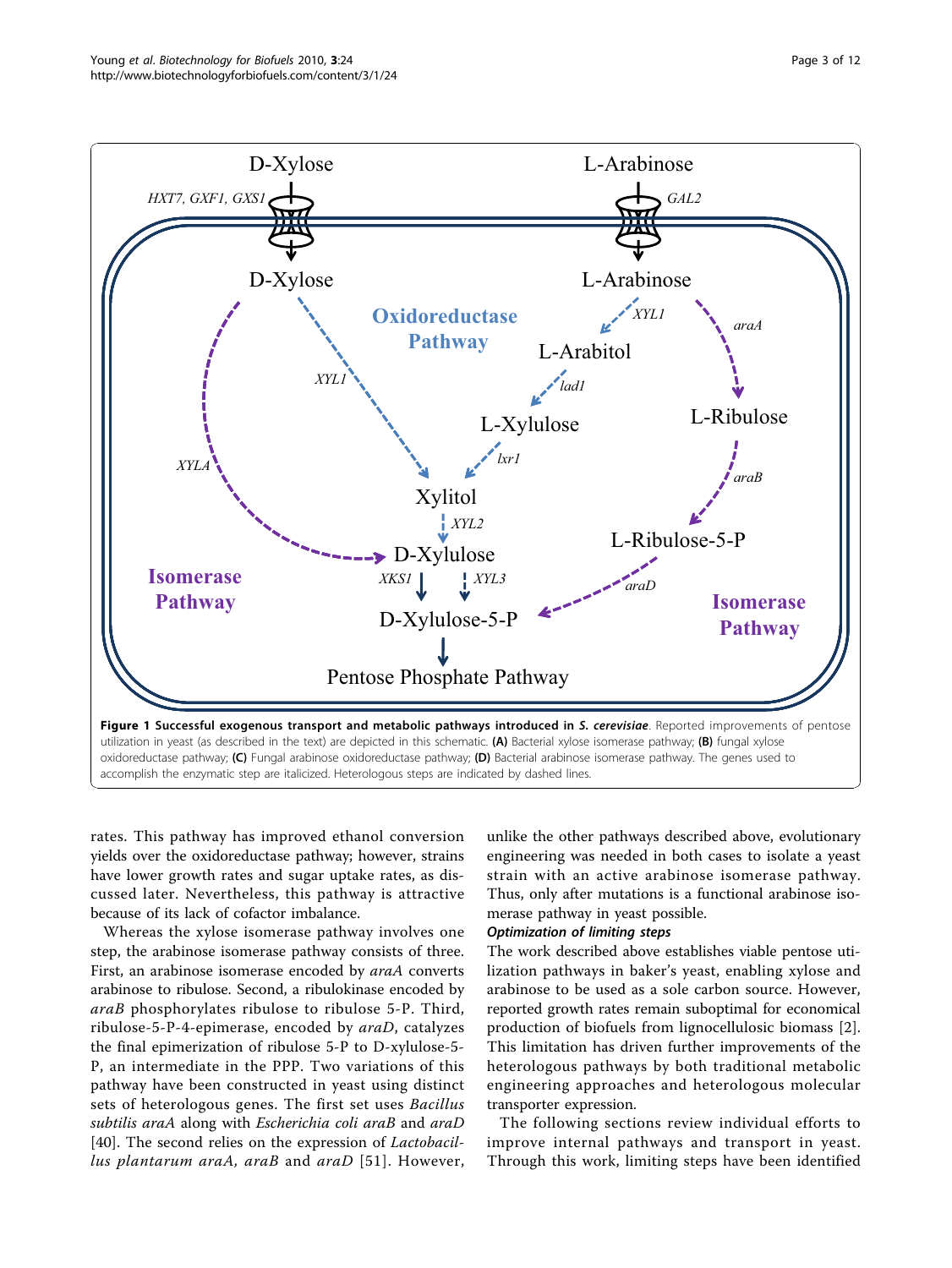and partially alleviated. However, pathway optimization and transporter engineering in isolation has not yet produced an optimal organism. An approach integrating both pathway and transport engineering may produce more industrially viable results.

# Internal pathway

When the xylose oxidoreductase pathway is expressed in S. cerevisiae, several factors limit ethanol production, with the primary one being cofactor imbalance. XR has a higher specificity for NADPH than for NADH ( $K_m$  = 3.2 μmol/l for NADPH and  $K_m = 40$  μmol/l for NADH) and XDH uses only NAD<sup>+</sup>. In yeast, there is a disparity between the amount and accessibility of intracellular NADPH and NADH for the xylose pathway enzymes [[52,53](#page-9-0)]. This disparity could be due to competition for NAD+ by other endogenous metabolic enzymes or to inefficient xylose pathway enzymes. As a result, high amounts of xylitol may be produced [[41\]](#page-9-0). A severe cofactor imbalance (with two NADPH and two NAD<sup>+</sup> required) limits the arabinose oxidoreductase pathway [[54\]](#page-9-0). As a result, this pathway exhibits poor cell growth or little ethanol production, even though the enzymes are actively expressed [[36](#page-9-0),[54](#page-9-0)].

Modifying the affinity or expression level of XR and XDH in the xylose oxidoreductase pathway has been shown to decrease xylitol production and increase ethanol yield [\[37,55-57](#page-9-0)]. However, even with adjusting cofactor preferences, a significant increase in ethanol production has not been achieved [\[25,56](#page-9-0)]. Xylitol formation may not be solely a consequence of inappropriate redox balance; some additional metabolic factors in the host may cause its production. Supporting this hypothesis, native P. stipitis does not produce significant amounts of xylitol, whereas recombinant S. cerevisiae expressing the same genes produces abundant xylitol [[53\]](#page-9-0). Xylitol is still seen in strains expressing a complete XYL1/2/3 pathway from P. stipitis. Therefore, balancing mechanisms eliminating excess xylitol in P. stipitis may not be present in baker's yeast.

In the xylose isomerase pathway, xylose is converted to xylulose through a one step enzyme reaction catalyzed by xylose isomerase [[41](#page-9-0)]. In this redox-neutral process, cofactor imbalance is avoided, no xylitol is produced, and the ethanol yield is much higher than in the oxidoreductase pathway [[25,49,50\]](#page-9-0). However, strains expressing xylose isomerase have low anaerobic xylose consumption and growth rates due to insufficient activity of the heterologous xylose isomerase [[35,46,50](#page-9-0),[53,58](#page-9-0)]. Moreover, at equilibrium, the isomerization reaction is more favorable for xylose than xylulose formation (ratio of 80:20) [[59](#page-10-0),[60](#page-10-0)]. Beyond genetic approaches, the equilibrium of the xylose isomerase reaction can be shifted to favor xylulose formation by supplementing with chemicals such as borate [\[61](#page-10-0)].

These facts emphasize the need for either increased bioprospecting for more active xylose isomerases or protein engineering to improve performance in yeast. Optimizing expression is also important, and coregulating a xylose isomerase with downstream enzymes may prove effective. Because the xylose isomerase pathway has only recently been engineered in S. cerevisiae, an improved xylose isomerase with satisfactory activity may still be discovered or engineered.

Consistent with the xylose isomerase pathway, the activity of arabinose isomerase is insufficient, and the isomerization of arabinose to ribulose is unfavorable [[54](#page-9-0)[,62](#page-10-0)]. In particular, insufficient cell growth and lower ethanol production rates are seen with cells grown on arabinose compared with glucose or even xylose [[54](#page-9-0)]. Therefore, metabolic and protein engineering solutions for increasing the growth rate and shifting the driving force from aldose to ketose could improve both xylose and arabinose assimilation in recombinant S. cerevisiae.

Beyond the recombinant pathway steps, additional work in improving pentose utilization has focused on the native PPP. The enzymes xylulokinase (XKS1 gene), transaldolase  $(TAL1)$  and transketolase  $(TKL1)$  have been supplemented by heterologous or overexpressed native genes. These heterologous genes have typically been imported from P. stipitis;, for example, PsTAL1 may be expressed to supplement  $ScTAL1$  [\[45\]](#page-9-0). In the case of transaldolase, the Pichia version of the enzyme had more advantageous enzyme kinetics than the Saccharomyces version. This observation raises the possibility that additional superior PPP enzyme may exist in native xylose consumers. Bioprospecting provides a means of identifying such enzymes.

Taken together, metabolic engineering has been able to construct and improve the pentose utilization pathways in yeast. However, these improvements have yet to produce a strain that allows widespread lignocellulosic biomass conversion to biofuels. Explanations may include host genotype fitness; for example, the putative xylitol dehydrogenases may actually be detrimental to xylose metabolism [[32,45](#page-9-0)]. These and other potential regulatory mechanisms such as protein acetylation patterns or other unknown regulatory factors may be inhibiting pentose utilization [\[63](#page-10-0)]. Therefore, more targets and studies are required to advance the field. One of the unique primary targets being examined is the optimization of pentose transport in yeasts.

# **Transport**

Sugar transport across the membrane does not significantly limit the endogenous metabolism of sugars such as glucose, although it may limit exogenous pentose metabolism. Without any genetic modifications, baker's yeast will transport pentoses across the cell membrane through one of many native hexose transport proteins: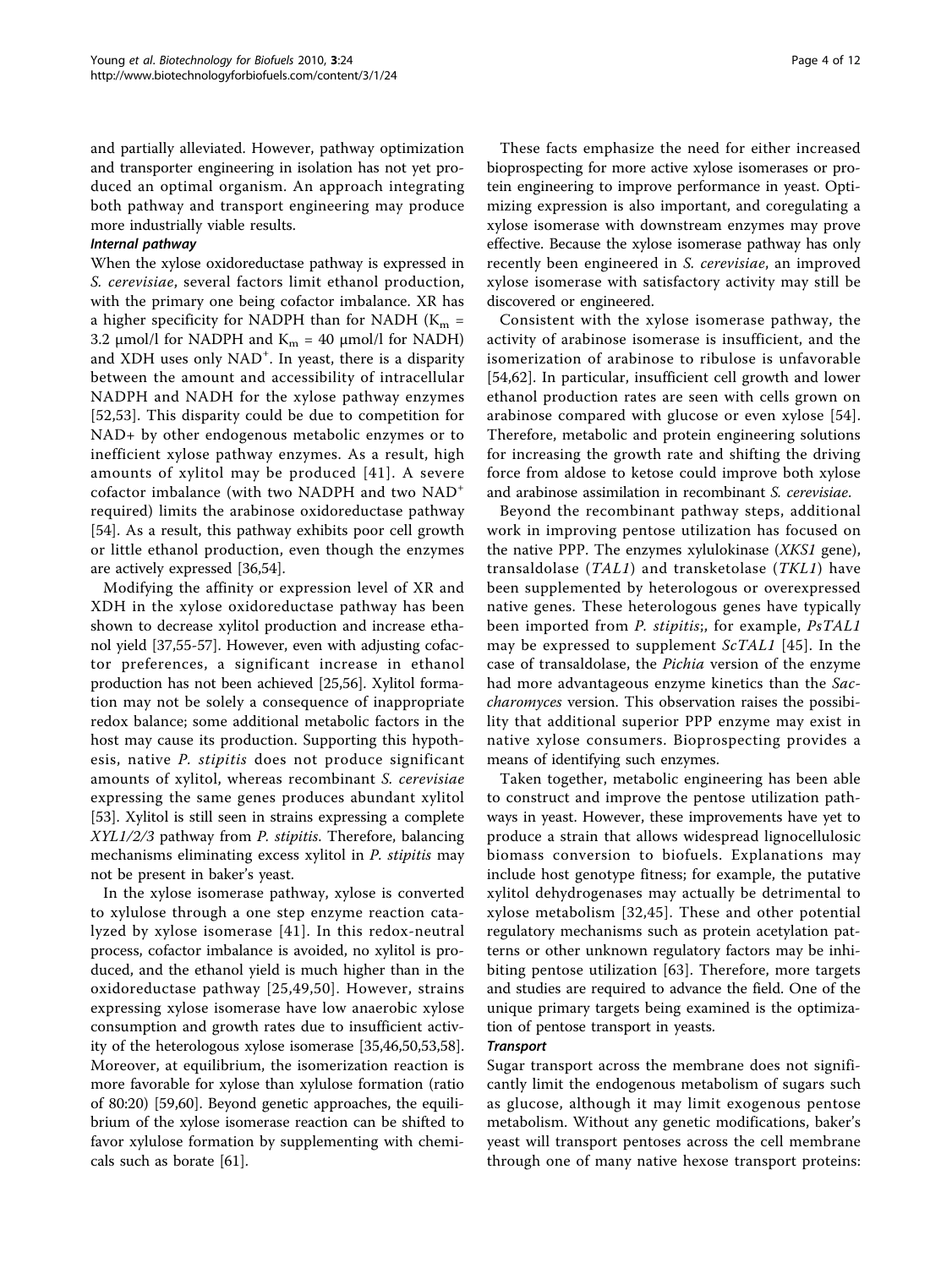the S. cerevisiae proteins Hxt7p, Hxt5p, Hxt4p, Hxt2p, Hxt1p and Gal2p [[40](#page-9-0),[64](#page-10-0)-[66](#page-10-0)]. However, these proteins have a much higher affinity for their native hexose substrates, which may create unfavorable competitive inhibition and lead to diauxic growth in a hexose-pentose cofermentation. Therefore, dedicated pentose transport provides an opportunity to improve the simultaneous use of hexoses and pentoses.

It has been demonstrated or inferred in several cases that pentose transport accounts for significant pathway flux control [\[67-69](#page-10-0)]. Gardonyi et al. reported a flux control coefficient of 0.2 for xylose transport in S. cerevisiae TMB 3001 (CEN.PK-2 XR/XDH/XKS) regardless of xylose concentration, and rising to 0.5 in S. cerevisiae TMB 3206 (TMB 3001 with overexpressed XR) at xylose concentrations below 0.6 g/l [[67](#page-10-0)]. Recently, an evolutionary engineering experiment (aided by continuous culturing in xylose) was performed using an optimized S. cerevisiae strain overexpressing six key xylose metabolic enzymes (including XI, XKS, TAL and TKL) [[68](#page-10-0)]. Accumulated mutations over time resulted in greatly altered xylose transport kinetics, doubling  $V_{\text{max}}$  (15.8 to 32 mmol per dry weight per hour) and reducing  $K_m$  by 25% (132 to 99 mmol/lM). From this result, it may be inferred that xylose transport is a limiting step, especially in metabolically optimized strains with higher downstream flux capacity. An additional evolutionary engineering experiment with recombinant S. cerevisiae found an increase in expression of the hexose transporter gene HXT5 [[69\]](#page-10-0), showing that cells choose to increase transport activity when selected on xylose. In terms of L-arabinose transport, it has been demonstrated that the native hexose transporter gene GAL2 is essential for pathway function [\[40](#page-9-0)], thus implicating the lack of a specific arabinose transporter protein.

The above findings underpin recent work focusing on heterologous transporter protein identification and expression to improve xylose uptake. Heterologous transport proteins from plant, bacteria and other yeasts have been cloned and expressed in recombinant *S. cere*visiae. However, only the class of transporters native to yeast, the major facilitator superfamily (MFS) [[70\]](#page-10-0), has been investigated. Other classes, such as the ATP binding cassette (ABC) transporters and the bacterial phosphoenolpyruvate (PEP) dependent transporters, are unlikely to be effective, because of expression difficulty and high relative energy requirements [[71](#page-10-0)]. Despite ongoing work and bioprospecting, researchers have been unable to isolate or evolve a transport protein with xylose as its highest affinity substrate. Such a transporter would greatly enhance the prospects of a glucose-xylose cofermentation.

The collective results from heterologous pentose transporter expression studies are summarized in Table

[1.](#page-5-0) To date, no heterologous arabinose transport experiments have been conducted, in part because of the recent reconstruction of an arabinose metabolic pathway in yeast. The most successful improvement of xylose transport to date is the expression of Candida intermedia PYCC 4715 transport proteins [[72\]](#page-10-0). Both C. intermedia GXF1 and GXS1 conferred significant improved growth phenotypes in recombinant S. cerevisiae when glucose and xylose were used as sole carbon sources. Subsequent work has evaluated coexpression of the two proteins [\[73](#page-10-0)] as well as more in-depth fermentation analysis [[74\]](#page-10-0). Both of these transporters are efficient xylose transporters, yet also have a high affinity for glucose. Therefore, they remain primarily hexose transporters, despite the excellent xylose transport characteristics.

Heterologous xylose transport phenotypes were observed in yeast expressing A. thaliana At5g59250 and At5g17010 [[75\]](#page-10-0). However, this observation was not supported by a second study in which At5g59250 expression did not confer growth on xylose [\[64](#page-10-0)]. These studies, as Table [2](#page-5-0) clarifies, did not use the same host strain. In the first study with At5g59250, a standard strain of yeast was used whereas in the second, a strain lacking the HXT family of proteins was used. Interactions between membrane proteins, such as those demonstrated above with *GXF1* and *GXS1* [[73\]](#page-10-0), may explain this discrepancy. In this regard, the A. thaliana proteins may potentially act as sensors or activators of HXT family transporters. These results illustrate the importance of genotype on transporter characterization studies. Moreover, they emphasize the need for simultaneous optimization of both transport processes and metabolic pathways.

Importantly, research has been unable to experimentally identify the highly efficient pentose transport system of *P. stipitis*, even though it is the source organism for many pentose metabolic genes. Specifically, a P. stipitis genomic DNA library transformed into a transporter-null strain of S. cerevisiae yielded no transformants able to grow on xylose [[64\]](#page-10-0). Further investigation is needed because *P. stipitis* is known to have an excellent xylose transport system, yet to date no high-affinity xylose transporters have been isolated. The recently published genome sequence of this organism will certainly aid future research in this area [[76](#page-10-0)], although most transporter proteins in the genome are currently annotated by homology and have not been characterized.

All of these studies make up a large body of work concerning heterologous transport protein expression in S. cerevisiae, and motivate further exploration for dedicated xylose transporters. However, future studies in this area must proceed with caution. Owing to the native transport characteristics of yeast, efficient transporters may need to be discovered through the use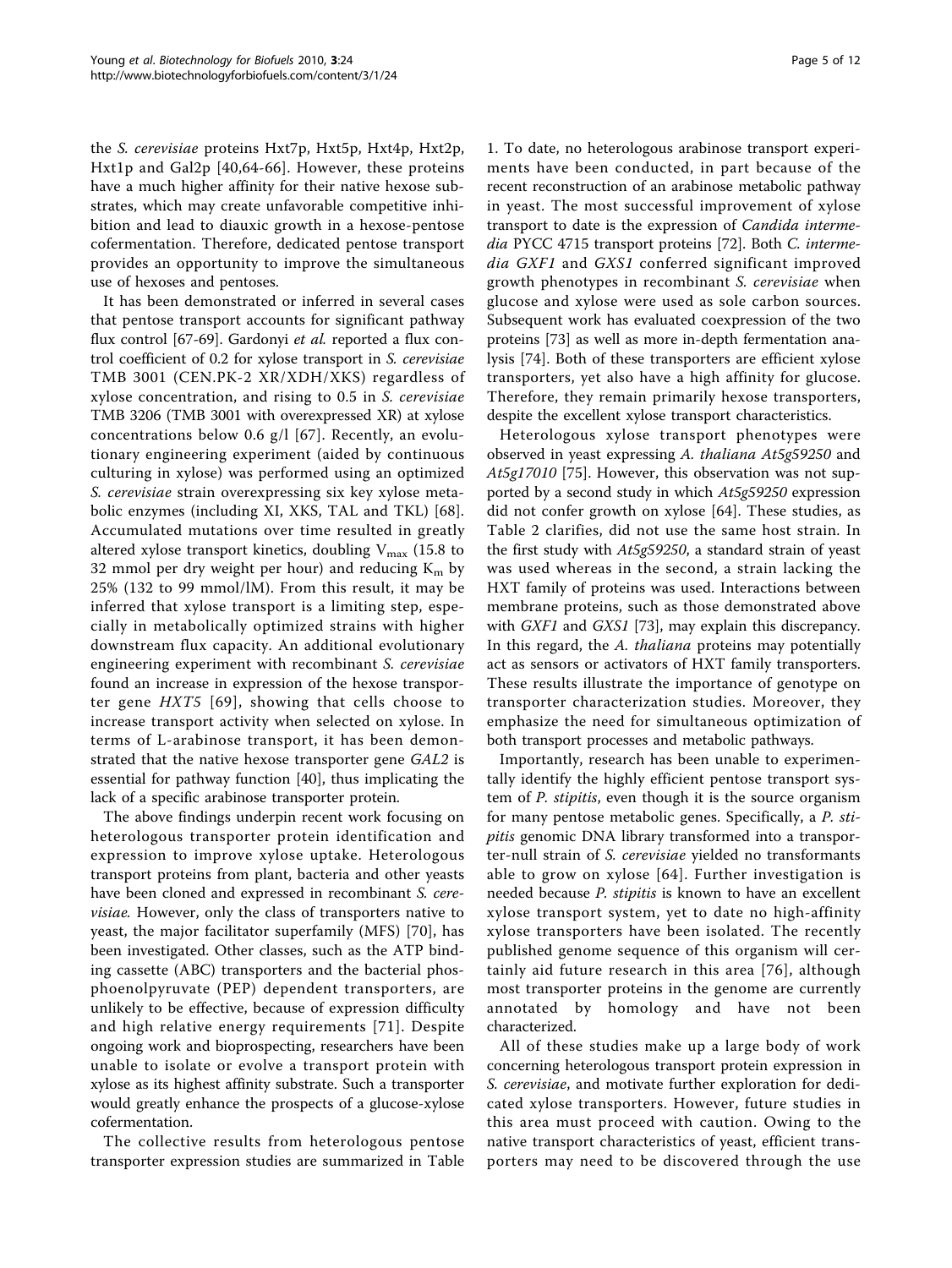| Genus         | <b>Species</b> | Gene or DNA Library   | <b>UniProt</b> | Plasmid   | Study   | <b>Strain</b>  | Xylose transport phenotype |
|---------------|----------------|-----------------------|----------------|-----------|---------|----------------|----------------------------|
| Arabidopsis   | thaliana       | Stp2                  | Q9LNV3         | p4H7      | $[64]$  | TMB3201        |                            |
| Arabidopsis   | thaliana       | Stp3                  | Q8L7R8         | p4H7      | [64]    | <b>TMB3201</b> | $\overline{\phantom{a}}$   |
| Arabidopsis   | thaliana       | At5g59250             | Q0WWW9         | p4H7      | $[64]$  | TMB3201        | $\overline{\phantom{a}}$   |
| Arabidopsis   | thaliana       | At5g59250             | Q0WWW9         | pRH145    | $[75]$  | BY4727         | $+$                        |
| Arabidopsis   | thaliana       | At5q17010             | Q6AWX0         | pRH145    | $[75]$  | BY4727         | $^{+}$                     |
| Arabidopsis   | thaliana       | Seedling cDNA [104]   |                | pFL61     | [64]    | TMB3201        | $\overline{\phantom{a}}$   |
| Candida       | intermedia     | Gxf1                  | Q2MDH1         | YEplac195 | $[72]$  | TMB3201        | $^{+}$                     |
| Candida       | intermedia     | Gxs1                  | Q2MEV7         | YEplac195 | $[72]$  | TMB3201        | $+$                        |
| Chlorella     | kessleri       | Hup1                  | P15686         | p4H7      | $[64]$  | TMB3201        |                            |
| Escherichia   | coli           | XylE                  | POAGF4         | p4H7      | $[64]$  | TMB3201        | $\overline{\phantom{a}}$   |
| Pichia        | stipitis       | SUT1                  | O94155         | YEp24     | [105]   | <b>RE700</b>   |                            |
| Pichia        | stipitis       | SUT <sub>2</sub>      | O94151         | YEp24     | [105]   | <b>RE700</b>   |                            |
| Pichia        | stipitis       | SUT3                  | Q9UWF5         | YEp24     | $[105]$ | <b>RE700</b>   |                            |
| Pichia        | stipitis       | Genomic library [105] |                | YEp24     | $[64]$  | TMB3201        | $\qquad \qquad -$          |
| Trichoderma   | reesei         | XIt1                  | Q1EG32         | pAJ401    | $[66]$  | H2219          | $+^*$                      |
| Saccharomyces | cerevisiae     | HXT1                  | P32465         | pYX212    | [66]    | H2219          | $^{+}$                     |
| Saccharomyces | cerevisiae     | HXT2                  | P23585         | pYX212    | $[66]$  | H2219          | $^{+}$                     |
| Saccharomyces | cerevisiae     | HXT4                  | P32467         | pYX212    | $[66]$  | H2219          |                            |
| Saccharomyces | cerevisiae     | HXT7                  | P39004         | pYX212    | $[66]$  | H2219          | $^{+}$                     |
| Saccharomyces | cerevisiae     | HXT1                  | P32465         | p4H7      | [64]    | TMB3201        |                            |
| Saccharomyces | cerevisiae     | HXT3                  | P32466         | p4H7      | $[64]$  | TMB3201        |                            |
| Saccharomyces | cerevisiae     | HXT4                  | P32467         | p4H7      | $[64]$  | TMB3201        | $^{+}$                     |
| Saccharomyces | cerevisiae     | HXT5                  | P38695         | p4H7      | $[64]$  | TMB3201        | $^{+}$                     |
| Saccharomyces | cerevisiae     | HXT7                  | P39004         | YEpkHXT7  | [64]    | TMB3201        | $+$                        |
| Saccharomyces | cerevisiae     | HXT8                  | P40886         | p4H7      | $[64]$  | TMB3201        |                            |
| Saccharomyces | cerevisiae     | HXT9                  | P40885         | p4H7      | $[64]$  | TMB3201        |                            |
| Saccharomyces | cerevisiae     | HXT10                 | P43581         | p4H7      | [64]    | TMB3201        | $\overline{\phantom{a}}$   |
| Saccharomyces | cerevisiae     | HXT11                 | P54862         | p426MET25 | $[64]$  | TMB3201        | $\overline{\phantom{a}}$   |
| Saccharomyces | cerevisiae     | HXT13                 | P39924         | p4H7      | [64]    | TMB3201        | $\frac{1}{2}$              |
| Saccharomyces | cerevisiae     | HXT14                 | P42833         | p4H7      | $[64]$  | <b>TMB3201</b> |                            |
| Saccharomyces | cerevisiae     | HXT15                 | P54854         | p4H7      | $[64]$  | TMB3201        | $\overline{\phantom{a}}$   |
| Saccharomyces | cerevisiae     | GAL <sub>2</sub>      | P13181         | pHL125    | $[64]$  | TMB3201        | $^{+}$                     |

<span id="page-5-0"></span>Table 1 Transport proteins studied for xylose uptake

Several previous studies have evaluated the capacity of selected transport proteins to uptake xylose in yeast.

The strain genotype (described in Table 2) used and the identified xylose phenotype is listed.

\*Indicates that mutations (either in the gene or in the host cell) were required for the phenotype to appear.

HXT family knockout strains [\[77\]](#page-10-0). It is also unknown how transporter proteins interact with each other to produce certain phenotypes. Specifically, P. stipitis xylose transport may involve transporter cooperation to

achieve a high rate of xylose influx. Evidence of such transporter cooperation has already been demonstrated when coexpressing *C. intermedia GXS1* and *GXF1* [\[73](#page-10-0)]. Additionally, many transmembrane proteins act as

| Table 2 Various host strains used to analyze transporter function |  |  |  |  |
|-------------------------------------------------------------------|--|--|--|--|
|-------------------------------------------------------------------|--|--|--|--|

| Strain            | Relevant genotype                                            | Other plasmids (promoter and gene)                                                                |
|-------------------|--------------------------------------------------------------|---------------------------------------------------------------------------------------------------|
| TMB3201           | Δhxt1-17 Δgal2 Δstl1 Δagt1 Δmph2 Δmph3 his3-Δ1::YlpXR/XDH/XK |                                                                                                   |
| BY4727            | MATα his3Δ200 leu2Δ0 lys2Δ0 met15Δ0 trp1Δ63 ura3Δ0           | P <sub>ADH1</sub> -PsXYL2, P <sub>PGK1</sub> -PsXYL1, P <sub>HXT7</sub> -ScXKS1-T <sub>HXT7</sub> |
| H <sub>2219</sub> | Δhxt1-7 Δqal2 ura3-Δ1::XR/XDH his3-Δ1::XK                    | $\overline{\phantom{a}}$                                                                          |
| RF700             | $\Lambda$ hxt1-7                                             | $\overline{\phantom{a}}$                                                                          |

The basic genotype of strains used in prior transporter assay studies is provided.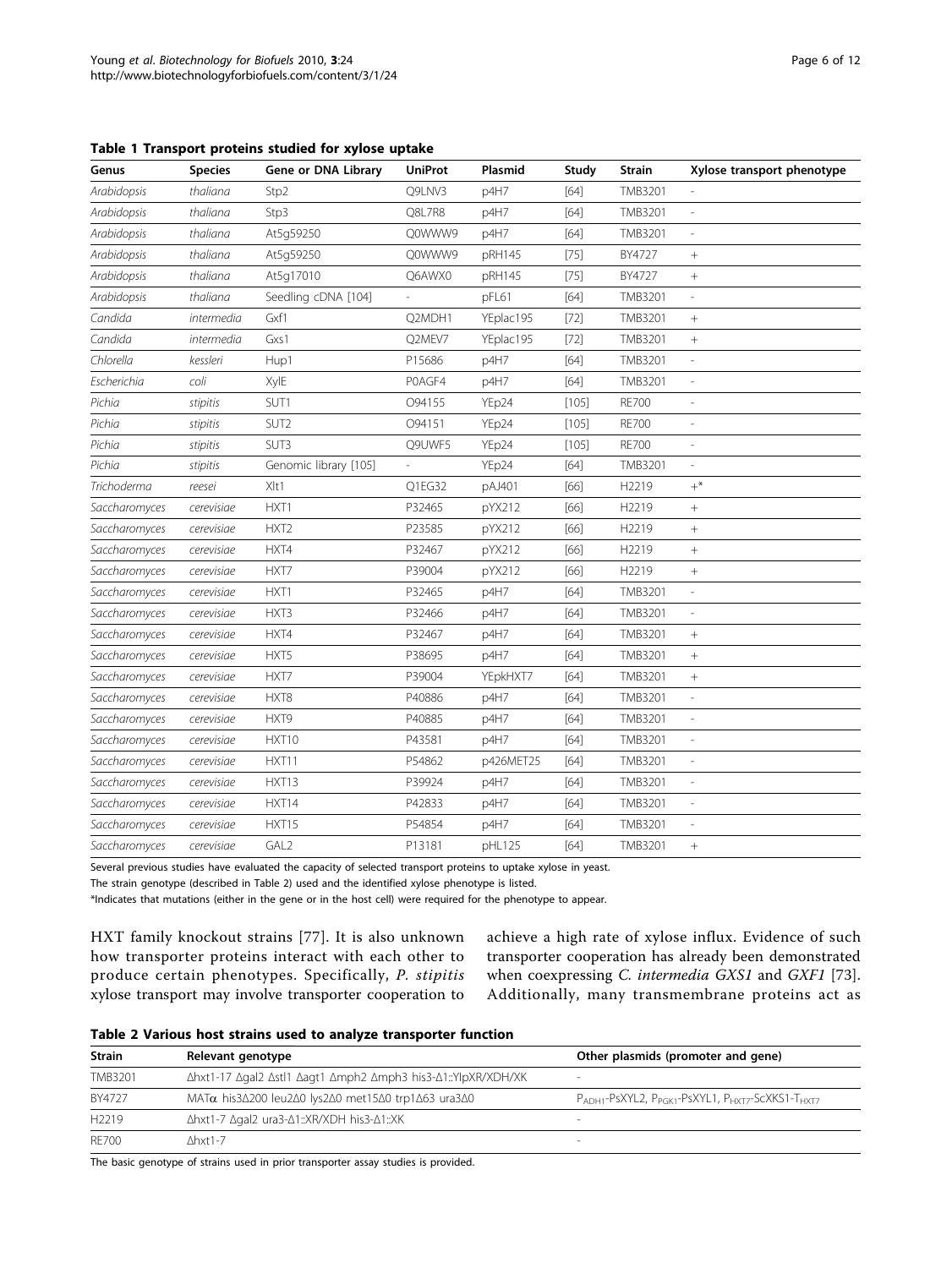sensors; for example, RGT2 and can control transporter expression [\[78\]](#page-10-0). Furthermore, the internal xylose catabolism pathway used in conjunction with heterologous or engineered xylose transporters can determine the level of flux control exhibited by the transport step [[67\]](#page-10-0). Naturally, as the internal metabolic pathway is improved, pentose transport will become a greater limitation. Therefore, novel tools and approaches must accomplish simultaneous optimization of transport and metabolism - the tools and approaches of panmetabolic engineering.

# Panmetabolic engineering: the path forward for pentose utilization in yeast

As demonstrated above, pathway and transport optimization strategies have had little crossover. Pathway optimization targets were shown to have moved beyond merely expressing initial pathway genes to include those encoding proteins in the pentose phosphate pathway. These modifications greatly improved xylose assimilation and fermentation rates, yet, the most advanced strains used in the transporter expression studies (TMB3201 and H2219) only contained simple complementation of the three-enzyme xylose oxidoreductase pathway. We propose that this dichotomy exists because pathway-engineering approaches begin with the assumption that internal cellular pathways limit maximum production rates. As a result, approaches focus on importing heterologous pathways, and subsequently removing intracellular flux bottlenecks by replacing low capacity enzymes with overexpressed or optimized versions [[28](#page-9-0)[,79\]](#page-10-0). Despite this, strains with these improvements still exhibit suboptimal growth rates on xylose and arabinose [[45,51\]](#page-9-0). Regardless, these strictly intracellular pathway engineering approaches will fail when the assumption is incorrect; that is, when molecular transport limits maximum production rates. This premise is the motivation for heterologous transporter expression. However, the vast majority of transporter studies have only investigated how to obtain improved transport through heterologous transporter expression; pathway fitness is generally not considered. From these points of view, the inter-related problems of pathway inadequacy and transport limitation have been studied in isolation. Therefore, to achieve the optimal biofuel-producing cell, novel pathway engineering and molecular transport engineering approaches must be combined and simultaneously optimized.

Therefore, the field seems poised for a new development: panmetabolic engineering. In this paradigm, the transport and pathway steps comprising the whole utilization pathway will be optimized concurrently, and may result in leaps forward in biofuel production from lignocellulosic biomass. In this regard, the expression and activity profiles across the entire pathway will be coordinated for maximal flux.

To implement panmetabolic engineering, new tools will be necessary. These tools must be able to simultaneously evaluate the effectiveness of individual mutant proteins while balancing the expression of transporters and multiple pathway genes. At the moment, nearly all protein and metabolic engineering strategies proceed in a stepwise manner to improve pathways. A recent example of complex, multistep pathway optimization is seen with improving levopimaradiene production in *E. coli* [[80\]](#page-10-0). As a result, high-throughput methods involving combinatorial engineering of transporters and downstream enzymes are necessary to accelerate pathway improvement. One such approach could be achieved by adapting existing tools such as DNA assembler [[10\]](#page-8-0). This tool takes advantage of yeast homologous recombination to build multiplex gene assembly and plasmid construction without restriction enzyme cloning, and can be used to randomize genes and promoters. Thus, mixtures of transporter and pathway enzyme mutants along with expression elements could be transformed into yeast to allow for simultaneous gene and expression level selection. Other approaches are certainly possible, and will largely be informed by the ever-increasing list of combinatorial pathway modification strategies [[81](#page-10-0)]. Particular challenges with such approaches include search space reduction and improved selection strategies.

Bioinformatic tools can help pre-select (or potentially, may one day design *de novo*) enzymes of interest for the desired pathway. Protein structural information can help limit search spaces for directed evolution or rational design strategies. Resources such as the Basic Local Alignment Search Tool (BLAST) draw upon the success of genomic sequencing projects [[76,82](#page-10-0)], allowing access to the extant biodiversity in other organisms. An example of the power of structural information and homology was shown in the recent engineering of levopimaradiene synthase [\[80\]](#page-10-0). By combining protein engineering with upstream pathway modifications, a 2,600-fold increase in levopimaradiene production was observed [[80\]](#page-10-0). In terms of pentose utilization, enzyme sequence homology among organisms was used to assemble the L. plan-tarum arabinose pathway in yeast [[51](#page-9-0)], to discover a functional heterologous bacterial XI [[48](#page-9-0)], and to find likely candidates for pentose transport capability. Increasing sequence information from organisms relevant to lignocellulosic biomass utilization (including organism such as P. stipitis and T. reesei) can advance the panmetabolic engineering approach by providing more diversity of starting pathway proteins.

However, a high-throughput method will eventually be necessary to experimentally validate the functions of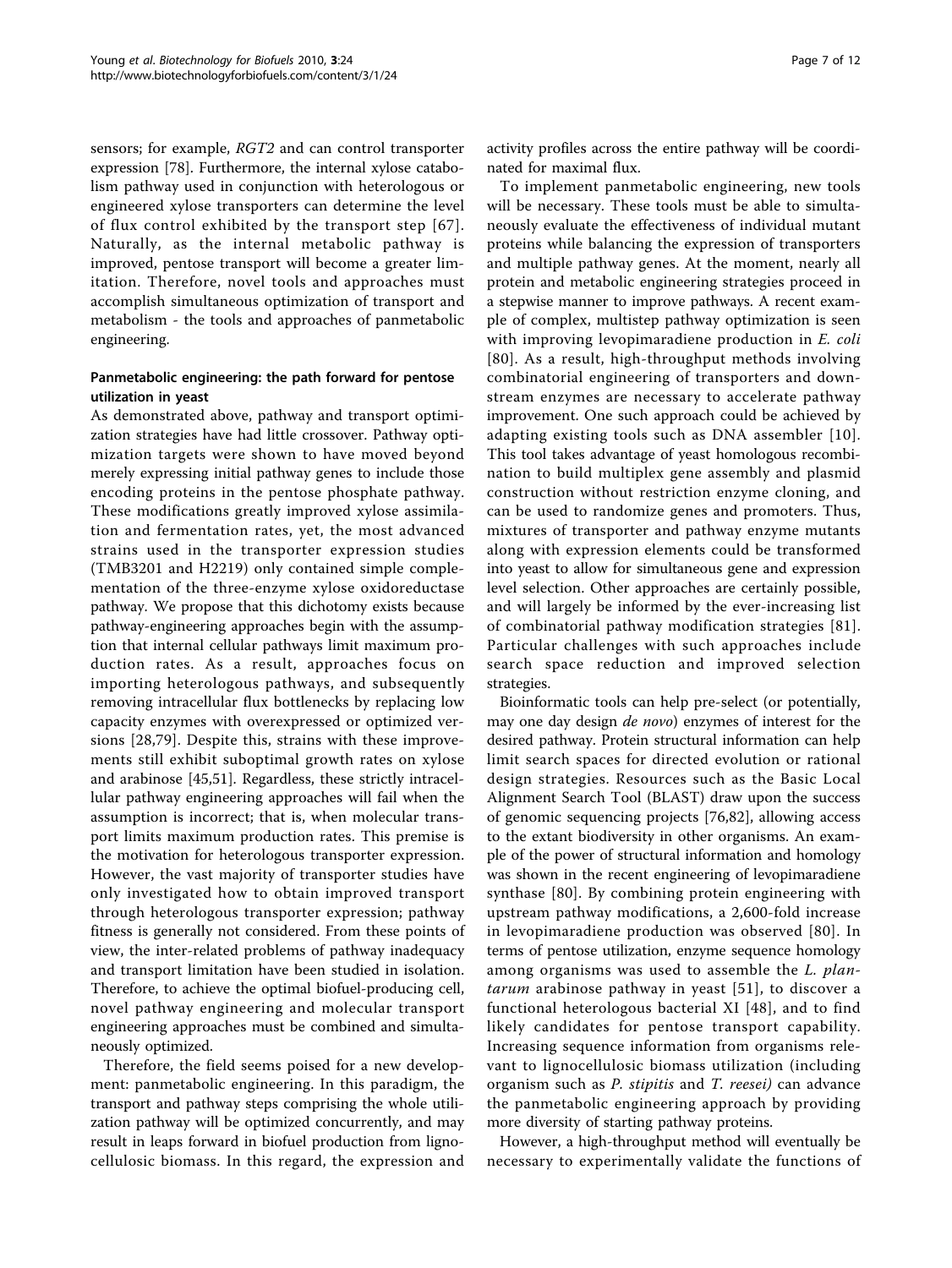sequenced genes. Screening strategies (often employed to enable directed evolution) may be useful, but a highthroughput genotype to phenotype mapping method such as multiscale analysis of library enrichment (SCALEs) [[83\]](#page-10-0) may work best. With this approach, individual enzymes or whole operons that confer beneficial phenotypes may be discovered. With advancements in microarray technology, an adapted form of SCALEs could be used to screen a genomic library in yeast for transporter, pathway and regulatory enzymes. Such an approach could identify novel enzymes that confer beneficial phenotypes but do not yet have an annotated 'relative' and therefore are not identifiable using in silico search strategies such as BLAST. High-throughput phenotyping and analysis will not only be useful for bioprospecting efforts, but for screening the large libraries created from the large-scale combinatorial techniques mentioned above.

Classic strain engineering methods such as evolutionary engineering have been, and will probably continue to be, effective in bringing about efficient pentose metabolism in S. cerevisiae. Thus, the role of evolutionary engineering combined with panmetabolic engineering must be considered. Evolutionary engineering has been intensively used in industry for obtaining microorganisms with desired properties, such as efficient utilization of substrate and higher product tolerance [\[84\]](#page-10-0). Recently, evolutionary adaptation of engineered S. cerevisiae showed significant improvements in growth rate, utilization of pentose sugars and ethanol production [[61,68,85](#page-10-0)-[88](#page-10-0)]. However, this process should be directed and accelerated to more robustly harness the power of natural selection to evolve S. cerevisiae strains with the desired properties for ethanol production from lignocellulosic biomass. Additionally, advances in high-throughput genome sequencing and detection of single nucleotide polymorphisms have begun to enable the resequencing of evolved strains. Such capability would speed the development of rational techniques for strain improvement by enabling a link between genotype and phenotype. Already, combining the power of evolution with rational bioinformatics and systems biology has produced iterative strain engineering [[89\]](#page-10-0). As these techniques develop, combining evolutionary engineering with pathway construction can further increase yields and efficiencies. However, computational paradigms will be necessary to draw the complete link between mutant genome sequence and functional phenotype.

Directed evolution of proteins has been used for redesigning and optimizing target enzymes and has obtained significant improvements in stability, tolerance, substrate specificity and product selectivity [[90](#page-10-0)], although this technique has been underused in engineering transmembrane proteins [[91\]](#page-10-0). For successful biofuel production with pentose sugars, directed evolution could be used at several points in the pentose assimilation process: for optimizing enzyme properties (such as higher activity of XI, low selectivity of XR to NADPH and optimal activity of XKS), for increasing transporter specificity towards xylose and arabinose, and for improving tolerance to ethanol. By combining directed evolution with more global evolutionary engineering strategies, it may be possible to simultaneously co-evolve multiple proteins in this process. Thus, this vision of panmetabolic engineering would prove powerful for improving metabolic flux in the context of lignocellulosic biomass utilization.

# Global cellular tools for improving non-pathway based phenotypes

Global approaches emerging from synthetic and systems biology may also have a role in improving pentose pathways [[92](#page-10-0)]. Particularly, enhanced understanding of cellular signaling and synthetic circuitry could play a large role in optimization of pentose utilization. Lessons can be learned from other successful metabolic synthetic biology projects [[93\]](#page-10-0), yet the singular problem of exogenous sugar utilization will necessitate panmetabolic engineering along with global, synthetic cellular engineering.

Catabolite sensing may limit pentose metabolism, although mechanisms could be optimized to improve the fermentation characteristics of modified yeasts. Initial work has begun on understanding the regulatory effects of heterologous pathway expression [[78\]](#page-10-0), but further investigation must be undertaken. Glucose sensing and repression plays a large role in the metabolic response of yeast [[94](#page-10-0)-[98\]](#page-10-0), including regulation of the hexokinase HXK2 in response to glucose [\[99](#page-10-0)]. Additionally, the yeast hexose transporters are subject to glucose regulation through a variety of mechanisms [[100\]](#page-10-0). Furthermore, recent discoveries point to additional regulatory mechanisms triggered by glucose, such as cytosolic pH, influencing global cellular metabolic phenotypes [[101](#page-11-0)]. Finally, transmembrane sensor proteins are thought to initiate several responses to extracellular metabolites. In many cases, these are major facilitator superfamily proteins with strong similarity to transportcapable transmembrane proteins. Future work must investigate the differences between a sensor and a transporter.

All of these regulatory mechanisms may play a role in the diauxic growth phenotype exhibited when yeast are presented with two carbon sources. Indeed, glucose-activated repression of the PPP may contribute to the low flux phenotypes observed in hexose and pentose cofermentations [\[78](#page-10-0)]. Optimization of this regulatory network must take place for panmetabolic engineering to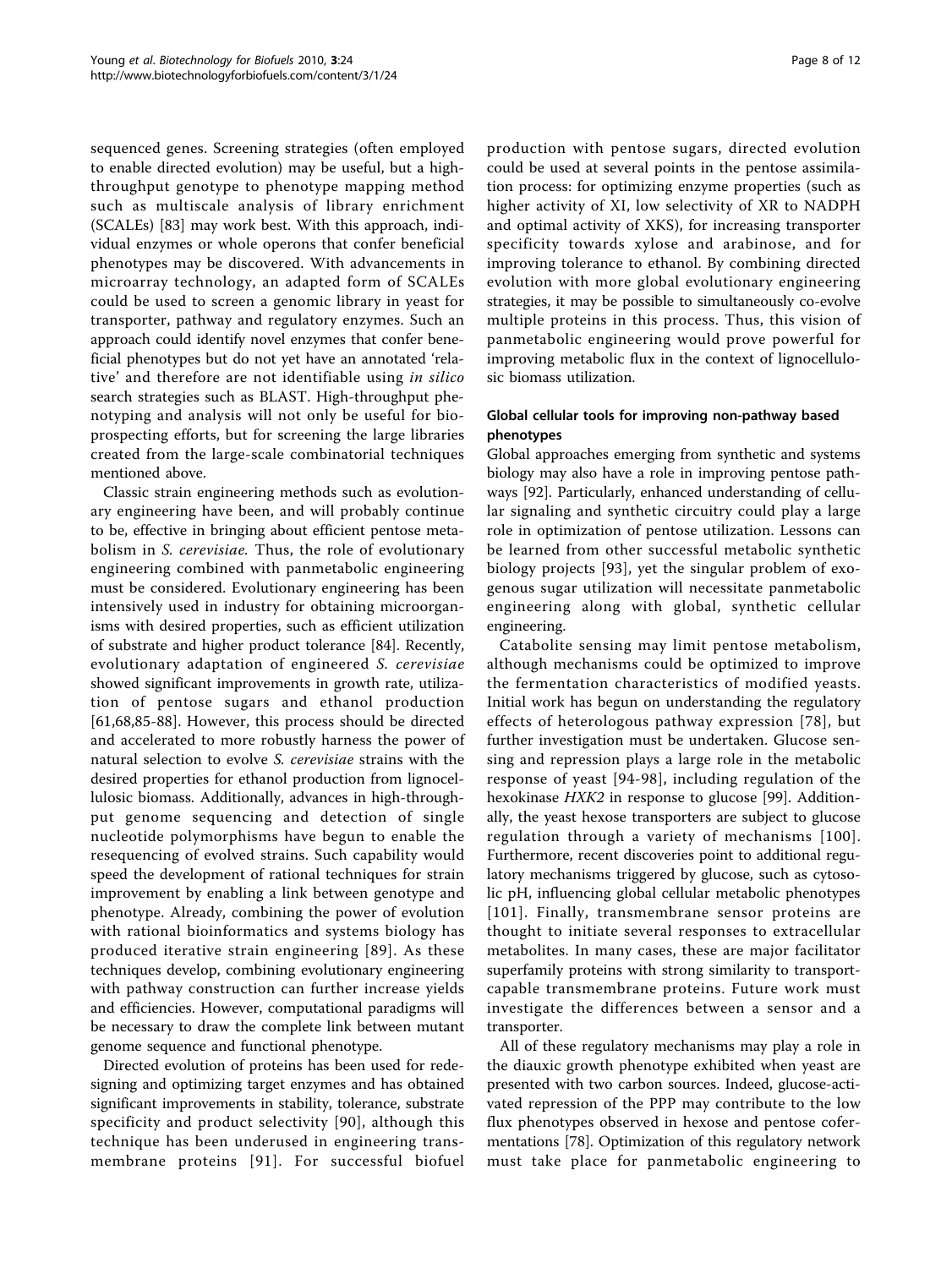<span id="page-8-0"></span>succeed. For direction, reprogramming motility and toxin degradation in bacteria [[102\]](#page-11-0) demonstrates the feasibility of regulatory reprogramming, which may permit more efficient hexose and pentose consumption.

In addition to catabolite sensing and response, other global cellular phenotypes such as product tolerance have a large influence on the success of the fermentation. Importantly, improving cellular tolerances is possible, although underused [[103\]](#page-11-0). In both of these applications, next generation metabolic engineering approaches such as global transcription machinery engineering (gTME) [[103\]](#page-11-0) may be able to alter global characteristics of S. cerevisiae. Without relying on a priori knowledge, gTME applies the success of directed evolution strategies to transcription factors. The major premise of this approach is that introducing dominant mutant alleles of generic transcription-related proteins can reprogram gene networks and cellular metabolism. In particular, key transcription factors (such as the TATA binding protein in yeast) are mutated to create diverse libraries. These mutants are selected on the basis of their ability to improve cellular phenotypes. By doing so, it is possible to alter complex phenotypes such as ethanol tolerance in yeast [\[103](#page-11-0)]. Using this method, transcription factors may also be engineered to optimize cellular systems for improved pentose fermentation characteristics, because the metabolism of sugars is tightly regulated [[96,98](#page-10-0)]. This approach has the ability to improve several of the phenotypes related to pentose utilization, including high sugar tolerance and regulatory issues. Collectively, whole cell approaches may integrate the utilization pathway more fully into the host, and may alleviate difficulties such as cofactor imbalances and regulation.

# Conclusion

Metabolic engineering approaches must be adapted to address the challenges for pathway and global cellular optimization that currently limit the construction of an integrated, efficient pentose pathway. Although much progress has indeed been made in the past 20 years towards lignocellulosic biomass conversion by yeasts, the iterative approach of identifying limiting steps, optimizing and identifying limiting steps, ad infinitum, must accelerate. More emphasis on host genome and regulatory structure must occur in future projects to understand the full effect of biological complexity on a pathway. In this regard, classic approaches combined with next-generation technologies may be combined to allow simultaneous optimization of all steps in a pathway. The idealized approach combines the power of many approaches including pathway engineering, directed evolution, evolutionary engineering, and combinatorial genetics to harness this cellular complexity. To date,

many of these approaches have been performed in isolation for creating pentose-utilizing yeast. In summary, the field stands ready for the paradigm shift to panmetabolic engineering, necessarily including novel global cellular engineering tools.

#### Acknowledgements

We acknowledge support from the Camille and Henry Dreyfus New Faculty Award. EY is supported by a National Science Foundation Graduate Research Fellowship.

#### Author details

<sup>1</sup>Department of Chemical Engineering, The University of Texas at Austin, 1 University Station, C0400, Austin, Texas 78712, USA. <sup>2</sup>Water Environment Center, Korea Institute of Science and Technology, 39-1 Hawolgok-dong, Seongbuk-gu, Seoul 136-791, Korea.

#### Authors' contributions

EY, SL and HA conceptualized the manuscript. EY prepared the sections on xylose transport and SL prepared the sections on catabolic pathways. All authors contributed to the introduction, conclusions and panmetabolic engineering sections. HA provided crucial review and contributed to the writing and editing of all sections. All authors read and approved the final manuscript.

#### Competing interests

The authors declare that they have no competing interests.

Received: 6 August 2010 Accepted: 16 November 2010 Published: 16 November 2010

#### References

- 1. Farrell AE, Plevin RJ, Turner BT, Jones AD, O'Hare M, Kammen DM: [Ethanol](http://www.ncbi.nlm.nih.gov/pubmed/16439656?dopt=Abstract) [can contribute to energy and environmental goals.](http://www.ncbi.nlm.nih.gov/pubmed/16439656?dopt=Abstract) Science 2006, 311(5760):506-508.
- 2. Alper H, Stephanopoulos G: [Engineering for biofuels: exploiting innate](http://www.ncbi.nlm.nih.gov/pubmed/19756010?dopt=Abstract) [microbial capacity or importing biosynthetic potential?](http://www.ncbi.nlm.nih.gov/pubmed/19756010?dopt=Abstract) Nature Reviews Microbiology 2009, 7(10):715-723.
- 3. Bailey JE: [Toward a science of metabolic engineering.](http://www.ncbi.nlm.nih.gov/pubmed/2047876?dopt=Abstract) Science 1991, 252(5013):1668-1675.
- 4. Stephanopoulos G, Vallino JJ: [Network rigidity and metabolic engineering](http://www.ncbi.nlm.nih.gov/pubmed/1904627?dopt=Abstract) [in metabolite overproduction.](http://www.ncbi.nlm.nih.gov/pubmed/1904627?dopt=Abstract) Science 1991, 252(5013):1675-1681.
- 5. Wiechert W: [C-13 metabolic flux analysis.](http://www.ncbi.nlm.nih.gov/pubmed/11461141?dopt=Abstract) Metabolic Engineering 2001, 3(3):195-206.
- 6. Shintani D, DellaPenna D: [Elevating the vitamin E content of plants](http://www.ncbi.nlm.nih.gov/pubmed/9851934?dopt=Abstract) [through metabolic engineering.](http://www.ncbi.nlm.nih.gov/pubmed/9851934?dopt=Abstract) Science 1998, 282(5396):2098-2100.
- 7. Madison LL, Huisman GW: [Metabolic engineering of poly\(3](http://www.ncbi.nlm.nih.gov/pubmed/10066830?dopt=Abstract) [hydroxyalkanoates\): from DNA to plastic.](http://www.ncbi.nlm.nih.gov/pubmed/10066830?dopt=Abstract) Microbiology and Molecular Biology Reviews 1999, 63(1):21-53.
- 8. Varma A, Palsson BO: Metabolic flux balancing basic concepts, scientific and practical use. Bio-Technology 1994, 12(10):994-998.
- 9. Martin CH, Nielsen DR, Solomon KV, Prather KLJ: Synthetic metabolism: engineering biology at the protein and pathway scales. Chemistry & Biology 2009, 16(3):277-286.
- 10. Shao ZY, Zhao H, Zhao HM: [DNA assembler: an in vivo genetic method](http://www.ncbi.nlm.nih.gov/pubmed/19074487?dopt=Abstract) [for rapid construction of biochemical pathways.](http://www.ncbi.nlm.nih.gov/pubmed/19074487?dopt=Abstract) Nucleic Acids Research 2009, 37(2):e16.
- 11. Nair NU, Zhao HM: [Mutagenic inverted repeat assisted genome](http://www.ncbi.nlm.nih.gov/pubmed/19050015?dopt=Abstract) [engineering \(MIRAGE\).](http://www.ncbi.nlm.nih.gov/pubmed/19050015?dopt=Abstract) Nucleic Acids Research 2009, 37(1).
- 12. Beisel CL, Smolke CD: [Design principles for riboswitch function.](http://www.ncbi.nlm.nih.gov/pubmed/19381267?dopt=Abstract) PLoS Computational Biology 2009, 5(4):e1000363.
- 13. Haseltine EL, Arnold FH: Implications of rewiring bacterial quorum sensing. Applide and Environmental Microbiology 2008, 74(2):437-445.
- 14. Atsumi S, Hanai T, Liao JC: [Non-fermentative pathways for synthesis of](http://www.ncbi.nlm.nih.gov/pubmed/18172501?dopt=Abstract) [branched-chain higher alcohols as biofuels.](http://www.ncbi.nlm.nih.gov/pubmed/18172501?dopt=Abstract) Nature 2008, 451(7174):86-89.
- 15. Lee PC, Schmidt-Dannert C: [Metabolic engineering towards](http://www.ncbi.nlm.nih.gov/pubmed/12382037?dopt=Abstract) [biotechnological production of carotenoids in microorganisms.](http://www.ncbi.nlm.nih.gov/pubmed/12382037?dopt=Abstract) Applied Microbiology and Biotechnology 2002, 60(1-2):1-11.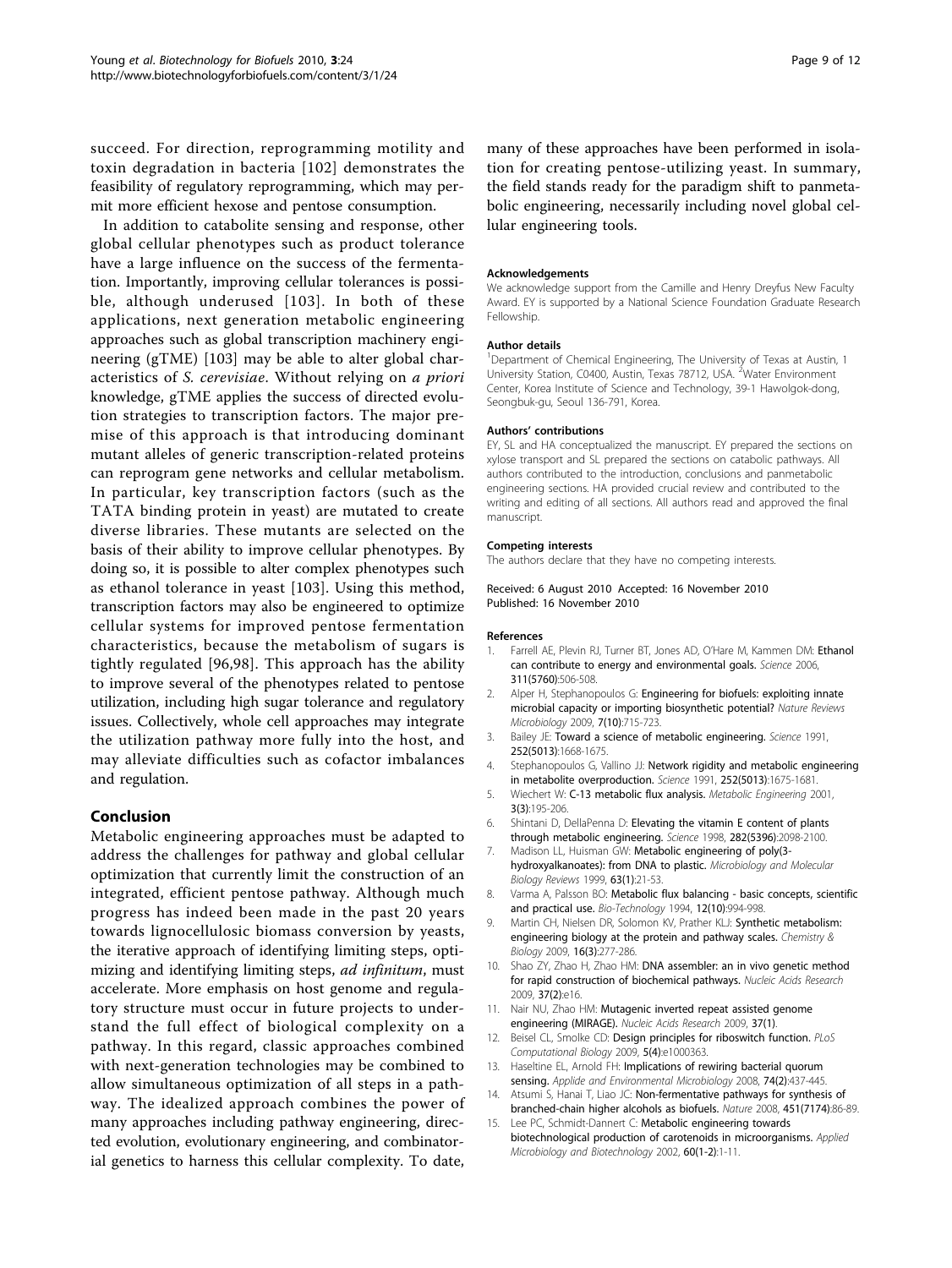- <span id="page-9-0"></span>16. Schmidt-Dannert C, Umeno D, Arnold FH: [Molecular breeding of](http://www.ncbi.nlm.nih.gov/pubmed/10888843?dopt=Abstract) [carotenoid biosynthetic pathways.](http://www.ncbi.nlm.nih.gov/pubmed/10888843?dopt=Abstract) Nature Biotechnology 2000, 18(7):750-753.
- 17. Anthony JR, Anthony LC, Nowroozi F, Kwon G, Newman JD, Keasling JD: [Optimization of the mevalonate-based isoprenoid biosynthetic pathway](http://www.ncbi.nlm.nih.gov/pubmed/18775787?dopt=Abstract) in Escherichia coli [for production of the anti-malarial drug precursor](http://www.ncbi.nlm.nih.gov/pubmed/18775787?dopt=Abstract) [amorpha-4,11-diene.](http://www.ncbi.nlm.nih.gov/pubmed/18775787?dopt=Abstract) Metabolic Engineering 2009, 11(1):13-19.
- 18. Hawkins KM, Smolke CD: [Production of benzylisoquinoline alkaloids in](http://www.ncbi.nlm.nih.gov/pubmed/18690217?dopt=Abstract) [Saccharomyces cerevisiae](http://www.ncbi.nlm.nih.gov/pubmed/18690217?dopt=Abstract). Nature Chemical Biology 2008, 4(9):564-573.
- 19. Atsumi S, Cann AF, Connor MR, Shen CR, Smith KM, Brynildsen MP, Chou KJY, Hanai T, Liao JC: [Metabolic engineering of](http://www.ncbi.nlm.nih.gov/pubmed/17942358?dopt=Abstract) Escherichia coli for [1-butanol production.](http://www.ncbi.nlm.nih.gov/pubmed/17942358?dopt=Abstract) Metabolic Engineering 2008, 10(6):305-311.
- 20. Yu H, Tyo K, Alper H, Klein-Marcuschamer D, Stephanopoulos G: [A high](http://www.ncbi.nlm.nih.gov/pubmed/18500764?dopt=Abstract)[throughput screen for hyaluronic acid accumulation in recombinant](http://www.ncbi.nlm.nih.gov/pubmed/18500764?dopt=Abstract) Escherichia coli [transformed by libraries of engineered sigma factors.](http://www.ncbi.nlm.nih.gov/pubmed/18500764?dopt=Abstract) Biotechnology and Bioengineering 2008, 101(4):788-796.
- 21. Alper H, Stephanopoulos G: [Uncovering the gene knockout landscape for](http://www.ncbi.nlm.nih.gov/pubmed/18239914?dopt=Abstract) [improved lycopene production in](http://www.ncbi.nlm.nih.gov/pubmed/18239914?dopt=Abstract) E. coli. Applied Microbiology and Biotechnology 2008, 78(5):801-810.
- 22. Stephanopoulos G: [Challenges in engineering microbes for biofuels](http://www.ncbi.nlm.nih.gov/pubmed/17289987?dopt=Abstract) [production.](http://www.ncbi.nlm.nih.gov/pubmed/17289987?dopt=Abstract) Science 2007, 315(5813):801-804.
- 23. Atsumi S, Liao JC: [Metabolic engineering for advanced biofuels](http://www.ncbi.nlm.nih.gov/pubmed/18761088?dopt=Abstract) [production from](http://www.ncbi.nlm.nih.gov/pubmed/18761088?dopt=Abstract) Escherichia coli. Current Opinion in Biotechnology 2008, 19(5):414-419.
- 24. Lee SK, Chou H, Ham TS, Lee TS, Keasling JD: [Metabolic engineering of](http://www.ncbi.nlm.nih.gov/pubmed/18996194?dopt=Abstract) [microorganisms for biofuels production: from bugs to synthetic biology](http://www.ncbi.nlm.nih.gov/pubmed/18996194?dopt=Abstract) [to fuels.](http://www.ncbi.nlm.nih.gov/pubmed/18996194?dopt=Abstract) Current Opinion in Biotechnology 2008, 19(6):556-563.
- 25. Van Vleet JH, Jeffries TW: [Yeast metabolic engineering for hemicellulosic](http://www.ncbi.nlm.nih.gov/pubmed/19545992?dopt=Abstract) [ethanol production.](http://www.ncbi.nlm.nih.gov/pubmed/19545992?dopt=Abstract) Current Opinion in Biotechnology 2009, 20(3):300-306.
- 26. Hahn-Hagerdal B, Karhumaa K, Fonseca C, Spencer-Martins I, Gorwa-Grauslund MF: [Towards industrial pentose-fermenting yeast strains.](http://www.ncbi.nlm.nih.gov/pubmed/17294186?dopt=Abstract) Applied Microbiology and Biotechnology 2007, 74(5):937-953.
- 27. Hahn-Hagerdal B, Galbe M, Gorwa-Grauslund MF, Liden G, Zacchi G: [Bio](http://www.ncbi.nlm.nih.gov/pubmed/17050014?dopt=Abstract)[ethanol - the fuel of tomorrow from the residues of today.](http://www.ncbi.nlm.nih.gov/pubmed/17050014?dopt=Abstract) Trends in Biotechnology 2006, 24(12):549-556.
- 28. Ho N, Chen Z, Brainard A: Genetically engineered Saccharomyces yeast capable of effective cofermentation of glucose and xylose. Applied Environmental Microbiology 1998, 64:1852-1859.
- 29. Richard P, Toivari MH, Penttilä M: [Evidence that the gene YLR070c of](http://www.ncbi.nlm.nih.gov/pubmed/10486580?dopt=Abstract) Saccharomyces cerevisiae [encodes a xylitol dehydrogenase.](http://www.ncbi.nlm.nih.gov/pubmed/10486580?dopt=Abstract) FEBS Letters 1999, 457(1):135-138.
- 30. Traff K, Jonsson L, Hahn-Hagerdal B: [Putative xylose and arabinose](http://www.ncbi.nlm.nih.gov/pubmed/12271459?dopt=Abstract) reductases in [Saccharomyces cerevisiae](http://www.ncbi.nlm.nih.gov/pubmed/12271459?dopt=Abstract). Yeast 2002, 19:1233-1241.
- 31. Richard P, Toivari MH, Penttilä M: [The role of xylulokinase in](http://www.ncbi.nlm.nih.gov/pubmed/10981687?dopt=Abstract) [Saccharomyces cerevisiae](http://www.ncbi.nlm.nih.gov/pubmed/10981687?dopt=Abstract) xylulose catabolism. FEMS Microbiology Letters 2000, 190(1):39-43.
- 32. Wenger JW, Schwartz K, Sherlock G: [Bulk segregant analysis by high](http://www.ncbi.nlm.nih.gov/pubmed/20485559?dopt=Abstract)[throughput sequencing reveals a novel xylose utilization gene from](http://www.ncbi.nlm.nih.gov/pubmed/20485559?dopt=Abstract) [Saccharomyces cerevisiae](http://www.ncbi.nlm.nih.gov/pubmed/20485559?dopt=Abstract). PLoS Genetics 6(5):e1000942.
- 33. Matsushika A, Inoue H, Kodaki T, Sawayama S: [Ethanol production from](http://www.ncbi.nlm.nih.gov/pubmed/19572128?dopt=Abstract) xylose in engineered Saccharomyces cerevisiae [strains: current state and](http://www.ncbi.nlm.nih.gov/pubmed/19572128?dopt=Abstract) [perspectives.](http://www.ncbi.nlm.nih.gov/pubmed/19572128?dopt=Abstract) Applied Microbiology and Biotechnology 2009, 84(1):37-53.
- 34. van Maris A, Winkler A, Kuyper M, de Laat W, van Dijken J, Pronk J: [Development of efficient xylose fermentation in](http://www.ncbi.nlm.nih.gov/pubmed/17846724?dopt=Abstract) Saccharomyces cerevisiae[: xylose isomerase as a key component.](http://www.ncbi.nlm.nih.gov/pubmed/17846724?dopt=Abstract) Advances in Biochemical Engineering/Biotechnology 2007, 179-204.
- 35. Jeffries TW: [Engineering yeasts for xylose metabolism.](http://www.ncbi.nlm.nih.gov/pubmed/16713243?dopt=Abstract) Current Opinion in Biotechnology 2006, 17(3):320-326.
- 36. Hahn-Hagerdal B, Karhumaa K, Jeppsson M, Gorwa-Grauslund M: [Metabolic](http://www.ncbi.nlm.nih.gov/pubmed/17846723?dopt=Abstract) [engineering for pentose utilization in](http://www.ncbi.nlm.nih.gov/pubmed/17846723?dopt=Abstract) Saccharomyces cerevisiae. Advances in Biochemical Engineering/Biotechnology 2007, 108:147-177.
- 37. Richard P, Verho R, Putkonen M, Londesborough J, Penttila M: [Production](http://www.ncbi.nlm.nih.gov/pubmed/12702451?dopt=Abstract) [of ethanol from L-arabinose by](http://www.ncbi.nlm.nih.gov/pubmed/12702451?dopt=Abstract) Saccharomyces cerevisiae containing a [fungal L-arabinose pathway.](http://www.ncbi.nlm.nih.gov/pubmed/12702451?dopt=Abstract) FEMS Yeast Research 2003, 3(2):185-189.
- 38. Kotter P, Amore R, Hollenberg CP, Ciriacy M: [Isolation and characterization](http://www.ncbi.nlm.nih.gov/pubmed/2127555?dopt=Abstract) of the Pichia stipitis [xylitol dehydrogenase gene,](http://www.ncbi.nlm.nih.gov/pubmed/2127555?dopt=Abstract) XYL2, and construction of a xylose-utilizing [Saccharomyces cerevisiae](http://www.ncbi.nlm.nih.gov/pubmed/2127555?dopt=Abstract) transformant. Current Genetics 1990, 18(6):493-500.
- 39. Walfridsson M, Bao XM, Anderlund M, Lilius G, Bulow L, Hahn-Hagerdal B: [Ethanolic fermentation of xylose with](http://www.ncbi.nlm.nih.gov/pubmed/8953736?dopt=Abstract) Saccharomyces cerevisiae harboring the [Thermus thermophilus xylA](http://www.ncbi.nlm.nih.gov/pubmed/8953736?dopt=Abstract) gene, which expresses an
- 40. Becker J, Boles E: A modified [Saccharomyces cerevisiae](http://www.ncbi.nlm.nih.gov/pubmed/12839792?dopt=Abstract) strain that [consumes L-arabinose and produces ethanol.](http://www.ncbi.nlm.nih.gov/pubmed/12839792?dopt=Abstract) Applied and Environmental Microbiology 2003, 69(7):4144-4150.
- 41. Nevoigt E: [Progress in metabolic engineering of](http://www.ncbi.nlm.nih.gov/pubmed/18772282?dopt=Abstract) Saccharomyces [cerevisiae](http://www.ncbi.nlm.nih.gov/pubmed/18772282?dopt=Abstract). Microbiology and Molecular Biology Reviews 2008, 72(3):379-412.
- 42. Richard P, Putkonen M, Vaananen R, Londesborough J, Penttila M: [The](http://www.ncbi.nlm.nih.gov/pubmed/12009906?dopt=Abstract) [missing link in the fungal L-arabinose catabolic pathway, identification](http://www.ncbi.nlm.nih.gov/pubmed/12009906?dopt=Abstract) [of the L-xylulose reductase gene.](http://www.ncbi.nlm.nih.gov/pubmed/12009906?dopt=Abstract) Biochemistry 2002, 41(20):6432-6437.
- 43. Richard P, Londesborough J, Putkonen M, Kalkkinen N, Penttila M: [Cloning](http://www.ncbi.nlm.nih.gov/pubmed/11514550?dopt=Abstract) [and expression of a fungal L-arabinitol 4-dehydrogenase gene.](http://www.ncbi.nlm.nih.gov/pubmed/11514550?dopt=Abstract) Journal of Biological Chemistry 2001, 276(44):40631-40637.
- 44. van Maris A, Abbott D, Bellissimi E, van den Brink J, Kuyper M, Luttik M, Wisselink H, Scheffers W, van Dijken J, Pronk J: [Alcoholic fermentation of](http://www.ncbi.nlm.nih.gov/pubmed/17033882?dopt=Abstract) [carbon sources in biomass hydrolysates by](http://www.ncbi.nlm.nih.gov/pubmed/17033882?dopt=Abstract) Saccharomyces cerevisiae: [current status.](http://www.ncbi.nlm.nih.gov/pubmed/17033882?dopt=Abstract) Antonie van Leeuwenhoek 2006, 90(4):391-418.
- 45. Jin YS, Alper H, Yang YT, Stephanopoulos G: [Improvement of xylose](http://www.ncbi.nlm.nih.gov/pubmed/16332810?dopt=Abstract) [uptake and ethanol production in recombinant](http://www.ncbi.nlm.nih.gov/pubmed/16332810?dopt=Abstract) Saccharomyces cerevisiae [through an inverse metabolic engineering approach.](http://www.ncbi.nlm.nih.gov/pubmed/16332810?dopt=Abstract) Applied and Environmental Microbiology 2005, 71(12):8249-8256.
- 46. Bettiga M, Hahn-Hagerdal B, Gorwa-Grauslund M: [Comparing the xylose](http://www.ncbi.nlm.nih.gov/pubmed/18947407?dopt=Abstract) [reductase/xylitol dehydrogenase and xylose isomerase pathways in](http://www.ncbi.nlm.nih.gov/pubmed/18947407?dopt=Abstract) [arabinose and xylose fermenting](http://www.ncbi.nlm.nih.gov/pubmed/18947407?dopt=Abstract) Saccharomyces cerevisiae strains. Biotechnology for Biofuels 2008, 1(1):16.
- 47. Gardonyi M, Hahn-Hagerdal B: The Streptomyces rubiginosus xylose isomerase is misfolded when expressed in Saccharomyces cerevisiae. Enzyme and Microbial Technology 2003, 32(2):252-259.
- 48. Brat D, Boles E, Wiedemann B: [Functional expression of a bacterial xylose](http://www.ncbi.nlm.nih.gov/pubmed/19218403?dopt=Abstract) isomerase in [Saccharomyces cerevisiae](http://www.ncbi.nlm.nih.gov/pubmed/19218403?dopt=Abstract). Applied and Environmental Microbiology 2009, 75(8):2304-2311.
- 49. Kuyper M, Harhangi HR, Stave AK, Winkler AA, Jetten MSM, de Laat W, den Ridder JJJ, Op den Camp HJM, van Dijken JP, Pronk JT: [High-level](http://www.ncbi.nlm.nih.gov/pubmed/14554198?dopt=Abstract) [functional expression of a fungal xylose isomerase: the key to efficient](http://www.ncbi.nlm.nih.gov/pubmed/14554198?dopt=Abstract) [ethanolic fermentation of xylose by](http://www.ncbi.nlm.nih.gov/pubmed/14554198?dopt=Abstract) Saccharomyces cerevisiae? FEMS Yeast Research 2003, 4(1):69-78.
- 50. Madhavan A, Tamalampudi S, Ushida K, Kanai D, Katahira S, Srivastava A, Fukuda H, Bisaria VS, Kondo A: [Xylose isomerase from polycentric fungus](http://www.ncbi.nlm.nih.gov/pubmed/19050860?dopt=Abstract) Orpinomyces[: gene sequencing, cloning, and expression in](http://www.ncbi.nlm.nih.gov/pubmed/19050860?dopt=Abstract) Saccharomyces cerevisiae [for bioconversion of xylose to ethanol.](http://www.ncbi.nlm.nih.gov/pubmed/19050860?dopt=Abstract) Applied Microbiology and Biotechnology 2009, 82(6):1067-1078.
- 51. Wisselink H, Toirkens M, del Rosario Franco Berriel M, Winkler A, van Dijken J, Pronk J, van Maris A: Engineering of [Saccharomyces cerevisiae](http://www.ncbi.nlm.nih.gov/pubmed/17545317?dopt=Abstract) for [efficient anaerobic alcoholic fermentation of L-arabinose.](http://www.ncbi.nlm.nih.gov/pubmed/17545317?dopt=Abstract) Applied and Environmental Microbiology 2007, 73:4881-4891.
- 52. Santos dos MM, Raghevendran V, Kötter P, Olsson L, Nielsen J: [Manipulation of malic enzyme in](http://www.ncbi.nlm.nih.gov/pubmed/15491864?dopt=Abstract) Saccharomyces cerevisiae for increasing [NADPH production capacity aerobically in different cellular](http://www.ncbi.nlm.nih.gov/pubmed/15491864?dopt=Abstract) [compartments.](http://www.ncbi.nlm.nih.gov/pubmed/15491864?dopt=Abstract) Metabolic Engineering 2004, 6(4):352-363.
- 53. Jeffries TW, Jin YS: [Metabolic engineering for improved fermentation of](http://www.ncbi.nlm.nih.gov/pubmed/14595523?dopt=Abstract) [pentoses by yeasts.](http://www.ncbi.nlm.nih.gov/pubmed/14595523?dopt=Abstract) Applied Microbiology and Biotechnology 2004, 63(5):495-509.
- 54. Wiedemann B, Boles E: [Codon-optimized bacterial genes improve L](http://www.ncbi.nlm.nih.gov/pubmed/18263741?dopt=Abstract)[arabinose fermentation in recombinant](http://www.ncbi.nlm.nih.gov/pubmed/18263741?dopt=Abstract) Saccharomyces cerevisiae. Applied and Environmental Microbiology 2008, 74(7):2043-2050.
- 55. Jeppsson M, Bengtsson O, Franke K, Lee H, Hahn-Hagerdal B, Gorwa-Grauslund M: The expression of a Pichia stipitis [xylose reductase mutant](http://www.ncbi.nlm.nih.gov/pubmed/16372361?dopt=Abstract) with higher  $K<sub>m</sub>$  [for NADPH increases ethanol production from xylose in](http://www.ncbi.nlm.nih.gov/pubmed/16372361?dopt=Abstract) recombinant [Saccharomyces cerevisiae](http://www.ncbi.nlm.nih.gov/pubmed/16372361?dopt=Abstract). Biotechnology and Bioengineering 2006, 93:665-673.
- 56. Watanabe S, Abu Saleh A, Pack SP, Annaluru N, Kodaki T, Makino K: [Ethanol](http://www.ncbi.nlm.nih.gov/pubmed/17768247?dopt=Abstract) [production from xylose by recombinant](http://www.ncbi.nlm.nih.gov/pubmed/17768247?dopt=Abstract) Saccharomyces cerevisiae [expressing protein-engineered NADH-preferring xylose reductase from](http://www.ncbi.nlm.nih.gov/pubmed/17768247?dopt=Abstract) [Pichia stipitis](http://www.ncbi.nlm.nih.gov/pubmed/17768247?dopt=Abstract). Microbiology 2007, 153(9):3044-3054.
- 57. Karhumaa K, Fromanger R, Hahn-Hagerdal B, Gorwa-Grauslund M: [High](http://www.ncbi.nlm.nih.gov/pubmed/16977466?dopt=Abstract) [activity of xylose reductase and xylitol dehydrogenase improves xylose](http://www.ncbi.nlm.nih.gov/pubmed/16977466?dopt=Abstract) [fermentation by recombinant](http://www.ncbi.nlm.nih.gov/pubmed/16977466?dopt=Abstract) Saccharomyces cerevisiae. Applied Microbiology and Biotechnology 2007, 73:1039-1046.
- 58. Bellissimi E, Dijken JP, Pronk JT, Maris AJA: [Effects of acetic acid on the](http://www.ncbi.nlm.nih.gov/pubmed/19416101?dopt=Abstract) [kinetics of xylose fermentation by an engineered, xylose-isomerase-](http://www.ncbi.nlm.nih.gov/pubmed/19416101?dopt=Abstract)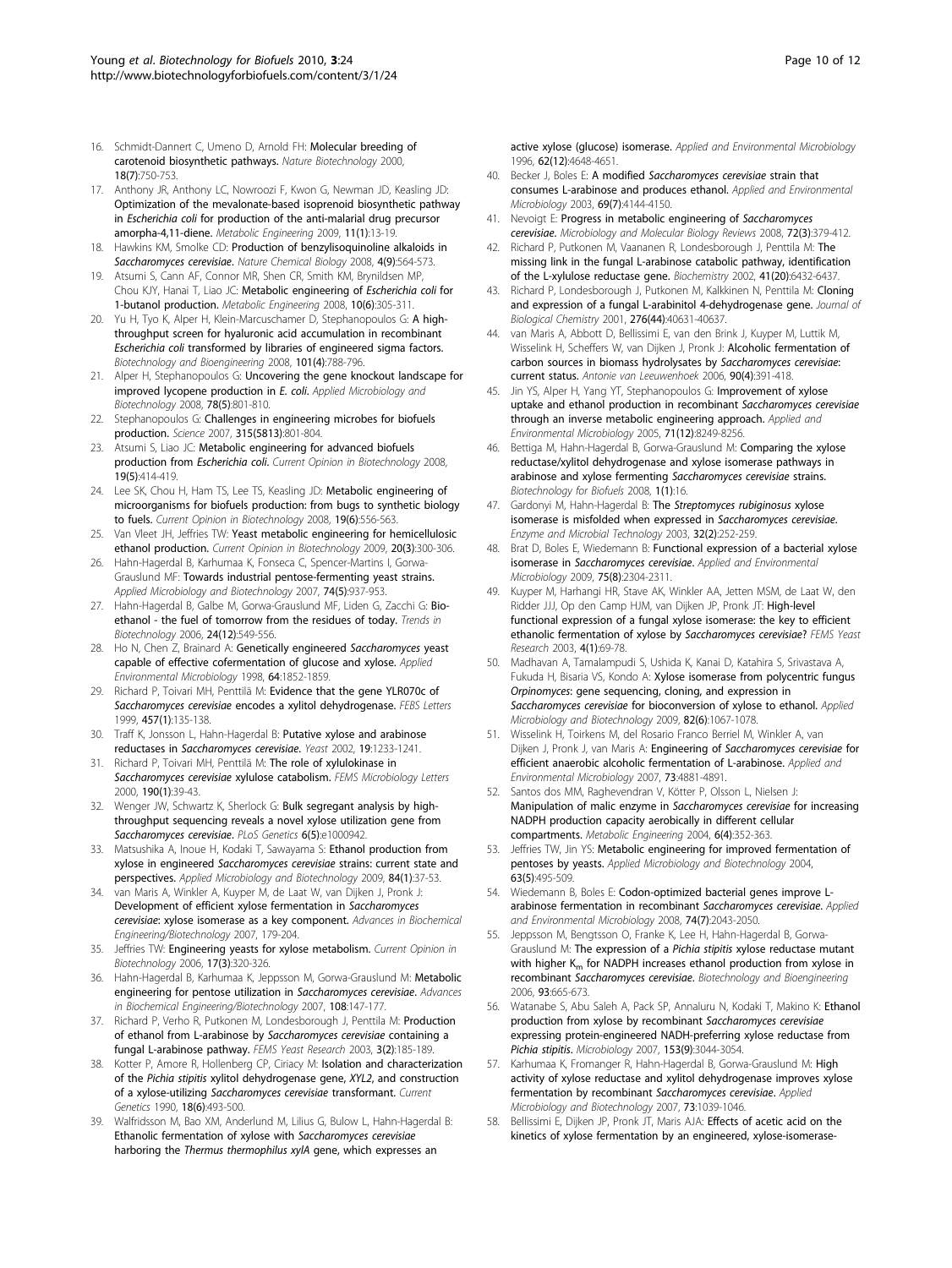<span id="page-10-0"></span>based [Saccharomyces cerevisiae](http://www.ncbi.nlm.nih.gov/pubmed/19416101?dopt=Abstract) strain. FEMS Yeast Research 2009, 9(3):358-364.

- 59. Chiang LC, Hsiao HY, Ueng PP, Tsao GT: [Enzymatic and microbial](http://www.ncbi.nlm.nih.gov/pubmed/16345816?dopt=Abstract) [preparation of D-xylulose from D-xylose.](http://www.ncbi.nlm.nih.gov/pubmed/16345816?dopt=Abstract) Applied and Environmental Microbiology 1981, 42(1):66-69.
- 60. Jeffries T: [Utilization of xylose by bacteria, yeasts, and fungi.](http://www.ncbi.nlm.nih.gov/pubmed/6437152?dopt=Abstract) Advances in Biochemical Engineering/Biotechnology 1983, 27:1-32.
- 61. Madhavan A, Tamalampudi S, Srivastava A, Fukuda H, Bisaria V, Kondo A: [Alcoholic fermentation of xylose and mixed sugars using recombinant](http://www.ncbi.nlm.nih.gov/pubmed/19125247?dopt=Abstract) Saccharomyces cerevisiae [engineered for xylose utilization.](http://www.ncbi.nlm.nih.gov/pubmed/19125247?dopt=Abstract) Applied Microbiology and Biotechnology 2009, 82(6):1037-1047.
- 62. Heath EC, Horecker BL, Smyrniotis PZ, Takagi Y: [Pentose fermentation by](http://www.ncbi.nlm.nih.gov/pubmed/13539034?dopt=Abstract) [Lactobacillus planarum](http://www.ncbi.nlm.nih.gov/pubmed/13539034?dopt=Abstract). Journal of Biological Chemistry 1958, 231(2):1031-1037.
- 63. Wang Q, Zhang Y, Yang C, Xiong H, Lin Y, Yao J, Li H, Xie L, Zhao W, Yao Y, et al: [Acetylation of metabolic enzymes coordinates carbon source](http://www.ncbi.nlm.nih.gov/pubmed/20167787?dopt=Abstract) [utilization and metabolic flux.](http://www.ncbi.nlm.nih.gov/pubmed/20167787?dopt=Abstract) Science 2010, 327(5968):1004-1007.
- 64. Hamacher T, Becker J, Gardonyi M, Hahn-Hagerdal B, Boles E: [Characterization of the xylose-transporting properties of yeast hexose](http://www.ncbi.nlm.nih.gov/pubmed/12213924?dopt=Abstract) [transporters and their influence on xylose utilization.](http://www.ncbi.nlm.nih.gov/pubmed/12213924?dopt=Abstract) Microbiology 2002, 148(Pt 9):2783-2788.
- 65. Sedlak M, Ho NWY: [Characterization of the effectiveness of hexose](http://www.ncbi.nlm.nih.gov/pubmed/15197732?dopt=Abstract) [transporters for transporting xylose during glucose and xylose co](http://www.ncbi.nlm.nih.gov/pubmed/15197732?dopt=Abstract)[fermentation by a recombinant](http://www.ncbi.nlm.nih.gov/pubmed/15197732?dopt=Abstract) Saccharomyces yeast. Yeast 2004, 21(8):671-684.
- 66. Saloheimo A, Rauta J, Stasyk OV, Sibirny AA, Penttila M, Ruohonen L: [Xylose](http://www.ncbi.nlm.nih.gov/pubmed/17180689?dopt=Abstract) [transport studies with xylose-utilizing](http://www.ncbi.nlm.nih.gov/pubmed/17180689?dopt=Abstract) Saccharomyces cerevisiae strains [expressing heterologous and homologous permeases.](http://www.ncbi.nlm.nih.gov/pubmed/17180689?dopt=Abstract) Applied Microbiology and Biotechnology 2007, 74(5):1041-1052.
- 67. Gardonyi M, Jeppsson M, Liden G, Gorwa-Grausland MF, Hahn-Hagerdal B: [Control of xylose consumption by xylose transport in recombinant](http://www.ncbi.nlm.nih.gov/pubmed/12701148?dopt=Abstract) [Saccharomyces cerevisiae](http://www.ncbi.nlm.nih.gov/pubmed/12701148?dopt=Abstract). Biotechnology and Bioengineering 2003, 82(7):818-824.
- 68. Kuyper M, Toirkens MJ, Diderich JA, Winkler AA, van Dijken JP, Pronk JT: [Evolutionary engineering of mixed-sugar utilization by a xylose-](http://www.ncbi.nlm.nih.gov/pubmed/15949975?dopt=Abstract)fermenting [Saccharomyces cerevisiae](http://www.ncbi.nlm.nih.gov/pubmed/15949975?dopt=Abstract) strain. FEMS Yeast Research 2005, 5(10):925-934.
- 69. Wahlbom CF, Otero RRC, van Zyl WH, Hahn-Hagerdal B, Jonsson LJ: Molecular analysis of a [Saccharomyces cerevisiae](http://www.ncbi.nlm.nih.gov/pubmed/12570990?dopt=Abstract) mutant with improved [ability to utilize xylose shows enhanced expression of proteins involved](http://www.ncbi.nlm.nih.gov/pubmed/12570990?dopt=Abstract) [in transport, initial xylose metabolism, and the pentose phosphate](http://www.ncbi.nlm.nih.gov/pubmed/12570990?dopt=Abstract) [pathway.](http://www.ncbi.nlm.nih.gov/pubmed/12570990?dopt=Abstract) Applied and Environmental Microbiology 2003, 69(2):740-746.
- 70. Pao SS, Paulsen IT, Saier MH: [Major facilitator superfamily.](http://www.ncbi.nlm.nih.gov/pubmed/9529885?dopt=Abstract) Microbiology and Molecular Biology Reviews 1998, 62(1):1-34.
- 71. Leandro MJ, Fonseca C, Goncalves P: [Hexose and pentose transport in](http://www.ncbi.nlm.nih.gov/pubmed/19459982?dopt=Abstract) [ascomycetous yeasts: an overview.](http://www.ncbi.nlm.nih.gov/pubmed/19459982?dopt=Abstract) FEMS Yeast Research 2009, 9(4):511-525.
- 72. Leandro MJ, Goncalves P, Spencer-Martins I: [Two glucose/xylose](http://www.ncbi.nlm.nih.gov/pubmed/16402921?dopt=Abstract) [transporter genes from the yeast](http://www.ncbi.nlm.nih.gov/pubmed/16402921?dopt=Abstract) Candida intermedia: first molecular [characterization](http://www.ncbi.nlm.nih.gov/pubmed/16402921?dopt=Abstract) [of](http://www.ncbi.nlm.nih.gov/pubmed/16402921?dopt=Abstract) [a](http://www.ncbi.nlm.nih.gov/pubmed/16402921?dopt=Abstract) [yeast](http://www.ncbi.nlm.nih.gov/pubmed/16402921?dopt=Abstract) [xylose-H](http://www.ncbi.nlm.nih.gov/pubmed/16402921?dopt=Abstract)<sup>+</sup> [symporter.](http://www.ncbi.nlm.nih.gov/pubmed/16402921?dopt=Abstract) Biochemical Journal 2006, 395:543-549.
- 73. Leandro MJ, Spencer-Martins I, Goncalves P: [The expression in](http://www.ncbi.nlm.nih.gov/pubmed/18524919?dopt=Abstract) Saccharomyces cerevisiae [of a glucose/xylose symporter from](http://www.ncbi.nlm.nih.gov/pubmed/18524919?dopt=Abstract) Candida intermedia [is affected by the presence of a glucose/xylose facilitator.](http://www.ncbi.nlm.nih.gov/pubmed/18524919?dopt=Abstract) Microbiology 2008, 154(Pt 6):1646-1655.
- 74. Runquist D, Fonseca C, Radstrom P, Spencer-Martins I, Hahn-Hagerdal B: [Expression of the Gxf1 transporter from](http://www.ncbi.nlm.nih.gov/pubmed/19002682?dopt=Abstract) Candida intermedia improves [fermentation performance in recombinant xylose-utilizing](http://www.ncbi.nlm.nih.gov/pubmed/19002682?dopt=Abstract) [Saccharomyces cerevisiae](http://www.ncbi.nlm.nih.gov/pubmed/19002682?dopt=Abstract). Applied Microbiology and Biotechnology 2009, 82(1):123-130.
- 75. Hector RE, Qureshi N, Hughes SR, Cotta MA: [Expression of a heterologous](http://www.ncbi.nlm.nih.gov/pubmed/18629494?dopt=Abstract) xylose transporter in a [Saccharomyces cerevisiae](http://www.ncbi.nlm.nih.gov/pubmed/18629494?dopt=Abstract) strain engineered to [utilize xylose improves aerobic xylose consumption.](http://www.ncbi.nlm.nih.gov/pubmed/18629494?dopt=Abstract) Applied Microbiology and Biotechnology 2008, 80(4):675-684.
- 76. Jeffries TW, Grigoriev IV, Grimwood J, Laplaza JM, Aerts A, Salamov A, Schmutz J, Lindquist E, Dehal P, Shapiro H, et al: [Genome sequence of the](http://www.ncbi.nlm.nih.gov/pubmed/17334359?dopt=Abstract) [lignocellulose-bioconverting and xylose-fermenting yeast](http://www.ncbi.nlm.nih.gov/pubmed/17334359?dopt=Abstract) Pichia stipitis. Nature Biotechnology 2007, 25:319-326.
- 77. Wieczorke R, Krampe S, Weierstall T, Freidel K, Hollenberg CP, Boles E: [Concurrent knock-out of at least 20 transporter genes is required to](http://www.ncbi.nlm.nih.gov/pubmed/10618490?dopt=Abstract)

[block uptake of hexoses in](http://www.ncbi.nlm.nih.gov/pubmed/10618490?dopt=Abstract) Saccharomyces cerevisiae. FEBS Letters 1999, 464(3):123-128.

- 78. Salusjarvi L, Kankainen M, Soliymani R, Pitkanen JP, Penttila M, Ruohonen L: [Regulation of xylose metabolism in recombinant](http://www.ncbi.nlm.nih.gov/pubmed/18498642?dopt=Abstract) Saccharomyces [cerevisiae](http://www.ncbi.nlm.nih.gov/pubmed/18498642?dopt=Abstract). Microbial Cell Factories 2008, 7:16.
- 79. Kotter P, Ciriacy M: Xylose fermentation by Saccharomyces cerevisiae. Applied Microbiology and Biotechnology 1993, 38(6):776-783.
- 80. Leonard E, Ajikumar PK, Thayer K, Xiao WH, Mo JD, Tidor B, Stephanopoulos G, Prather KLJ: [Combining metabolic and protein](http://www.ncbi.nlm.nih.gov/pubmed/20643967?dopt=Abstract) [engineering of a terpenoid biosynthetic pathway for overproduction](http://www.ncbi.nlm.nih.gov/pubmed/20643967?dopt=Abstract) [and selectivity control.](http://www.ncbi.nlm.nih.gov/pubmed/20643967?dopt=Abstract) Proceedings of the National Academy of Sciences of the United States of America 2010, 107(31):13654-13659.
- 81. Santos CNS, Stephanopoulos G: [Combinatorial engineering of microbes](http://www.ncbi.nlm.nih.gov/pubmed/18275860?dopt=Abstract) [for optimizing cellular phenotype.](http://www.ncbi.nlm.nih.gov/pubmed/18275860?dopt=Abstract) Current Opinion in Chemical Biology 2008, 12(2):168-176.
- 82. Martinez D, Berka RM, Henrissat B, Saloheimo M, Arvas M, Baker SE, Chapman J, Chertkov O, Coutinho PM, Cullen D, et al: [Genome sequencing](http://www.ncbi.nlm.nih.gov/pubmed/18454138?dopt=Abstract) [and analysis of the biomass-degrading fungus](http://www.ncbi.nlm.nih.gov/pubmed/18454138?dopt=Abstract) Trichoderma reesei (syn. [Hypocrea jecorina](http://www.ncbi.nlm.nih.gov/pubmed/18454138?dopt=Abstract)). Nature Biotechnology 2008, 26(5):553-560.
- 83. Lynch MD, Warnecke T, Gill RT: [SCALEs: multiscale analysis of library](http://www.ncbi.nlm.nih.gov/pubmed/17099705?dopt=Abstract) [enrichment.](http://www.ncbi.nlm.nih.gov/pubmed/17099705?dopt=Abstract) Nature Methods 2007, 4(1):87-93.
- 84. Wisselink HW, Toirkens MJ, Wu Q, Pronk JT, van Maris AJA: [Novel](http://www.ncbi.nlm.nih.gov/pubmed/19074603?dopt=Abstract) [evolutionary engineering approach for accelerated utilization of glucose,](http://www.ncbi.nlm.nih.gov/pubmed/19074603?dopt=Abstract) [xylose, and arabinose mixtures by engineered](http://www.ncbi.nlm.nih.gov/pubmed/19074603?dopt=Abstract) Saccharomyces cerevisiae [strains.](http://www.ncbi.nlm.nih.gov/pubmed/19074603?dopt=Abstract) Applied and Environmental Microbiology 2009, 75(4):907-914.
- 85. Wahlbom C, van Zyl W, Jonsson L, Hahn-Hagerdal B, Otero R: [Generation](http://www.ncbi.nlm.nih.gov/pubmed/12689639?dopt=Abstract) [of the improved recombinant xylose-utilizing](http://www.ncbi.nlm.nih.gov/pubmed/12689639?dopt=Abstract) Saccharomyces cerevisiae [TMB 3400 by random mutagenesis and physiological comparison with](http://www.ncbi.nlm.nih.gov/pubmed/12689639?dopt=Abstract) [Pichia stipitis](http://www.ncbi.nlm.nih.gov/pubmed/12689639?dopt=Abstract) CBS 6054. FEMS Yeast Res 2003, 3:319-326.
- 86. Kuyper M, Hartog MMP, Toirkens MJ, Almering MJH, Winkler AA, van Dijken JP, Pronk JT: [Metabolic engineering of a xylose-isomerase](http://www.ncbi.nlm.nih.gov/pubmed/15691745?dopt=Abstract)expressing Saccharomyces cerevisiae [strain for rapid anaerobic xylose](http://www.ncbi.nlm.nih.gov/pubmed/15691745?dopt=Abstract) [fermentation.](http://www.ncbi.nlm.nih.gov/pubmed/15691745?dopt=Abstract) FEMS Yeast Research 2005, 5(4-5):399-409.
- 87. Matsushika A, Oguri E, Sawayama S: [Evolutionary adaptation of](http://www.ncbi.nlm.nih.gov/pubmed/20541125?dopt=Abstract) [recombinant shochu yeast for improved xylose utilization.](http://www.ncbi.nlm.nih.gov/pubmed/20541125?dopt=Abstract) Journal of Bioscience and Bioengineering 2010, 110(1):102-105.
- 88. Garcia Sanchez R, Karhumaa K, Fonseca C, Sanchez Nogue V, Almeida J, Larsson C, Bengtsson O, Bettiga M, Hahn-Hagerdal B, Gorwa-Grauslund M: [Improved xylose and arabinose utilization by an industrial recombinant](http://www.ncbi.nlm.nih.gov/pubmed/20550651?dopt=Abstract) Saccharomyces cerevisiae [strain using evolutionary engineering.](http://www.ncbi.nlm.nih.gov/pubmed/20550651?dopt=Abstract) Biotechnology for Biofuels 2010, 3(1):13.
- Tyo KEJ, Kocharin K, Nielsen J: [Toward design-based engineering of](http://www.ncbi.nlm.nih.gov/pubmed/20226723?dopt=Abstract) [industrial microbes.](http://www.ncbi.nlm.nih.gov/pubmed/20226723?dopt=Abstract) Current Opinion in Microbiology 2010, 13(3):255-262.
- 90. Jäckel C, Kast P, Hilvert D: [Protein design by directed evolution.](http://www.ncbi.nlm.nih.gov/pubmed/18573077?dopt=Abstract) Annual Review of Biophysics 2008, 37(1):153-173.
- 91. Bayley H, Jayasinghe L: [Functional engineered channels and pores.](http://www.ncbi.nlm.nih.gov/pubmed/15371010?dopt=Abstract) Molecular Membrane Biology 2004, 21(4):209-220.
- 92. Young E, Alper H: [Synthetic biology: tools to design, build, and optimize](http://www.ncbi.nlm.nih.gov/pubmed/20150964?dopt=Abstract) [cellular processes.](http://www.ncbi.nlm.nih.gov/pubmed/20150964?dopt=Abstract) Journal of Biomedicine and Biotechnology 2010, 130781.
- 93. Cantone I, Marucci L, Iorio F, Ricci MA, Belcastro V, Bansal M, Santini S, di Bernardo M, di Bernardo D, Cosma MP: [A yeast synthetic network for](http://www.ncbi.nlm.nih.gov/pubmed/19327819?dopt=Abstract) in vivo [assessment of reverse-engineering and modeling approaches.](http://www.ncbi.nlm.nih.gov/pubmed/19327819?dopt=Abstract) Cell 2009, 137(1):172-181.
- 94. Johnston M: [Feasting, fasting and fermenting glucose sensing in yeast](http://www.ncbi.nlm.nih.gov/pubmed/10087931?dopt=Abstract) [and other cells.](http://www.ncbi.nlm.nih.gov/pubmed/10087931?dopt=Abstract) Trends in Genetics 1999, 15(1):29-33.
- 95. Rolland F, Winderickx J, Thevelein JM: [Glucose-sensing and -signalling](http://www.ncbi.nlm.nih.gov/pubmed/12702307?dopt=Abstract) [mechanisms in yeast.](http://www.ncbi.nlm.nih.gov/pubmed/12702307?dopt=Abstract) FEMS Yeast Research 2002, 2(2):183-201.
- 96. Santangelo GM: Glucose signaling in [Saccharomyces cerevisiae](http://www.ncbi.nlm.nih.gov/pubmed/16524925?dopt=Abstract). Microbiology and Molecular Biology Reviews 2006, 70(1):253-282.
- 97. Westergaard SL, Oliveira AP, Bro C, Olsson L, Nielsen J: [A systems biology](http://www.ncbi.nlm.nih.gov/pubmed/16878332?dopt=Abstract) [approach to study glucose repression in the yeast](http://www.ncbi.nlm.nih.gov/pubmed/16878332?dopt=Abstract) Saccharomyces [cerevisiae](http://www.ncbi.nlm.nih.gov/pubmed/16878332?dopt=Abstract). Biotechnology and Bioengineering 2007, 96(1):134-145.
- 98. Gancedo JM: [The early steps of glucose signalling in yeast.](http://www.ncbi.nlm.nih.gov/pubmed/18559076?dopt=Abstract) FEMS Microbiology Reviews 2008, 32(4):673-704.
- 99. Palomino A, Herrero P, Moreno F: [Tpk3 and Snf1 protein kinases regulate](http://www.ncbi.nlm.nih.gov/pubmed/16528100?dopt=Abstract) Rgt1 association with [Saccharomyces cerevisiae HXK2](http://www.ncbi.nlm.nih.gov/pubmed/16528100?dopt=Abstract) promoter. Nucleic Acids Research 2006, 34(5):1427-1438.
- 100. Ozcan S, Johnston M: [Function and regulation of yeast hexose](http://www.ncbi.nlm.nih.gov/pubmed/10477308?dopt=Abstract) [transporters.](http://www.ncbi.nlm.nih.gov/pubmed/10477308?dopt=Abstract) Microbiology and Molecular Biology Reviews 1999, 63(3):554-569.